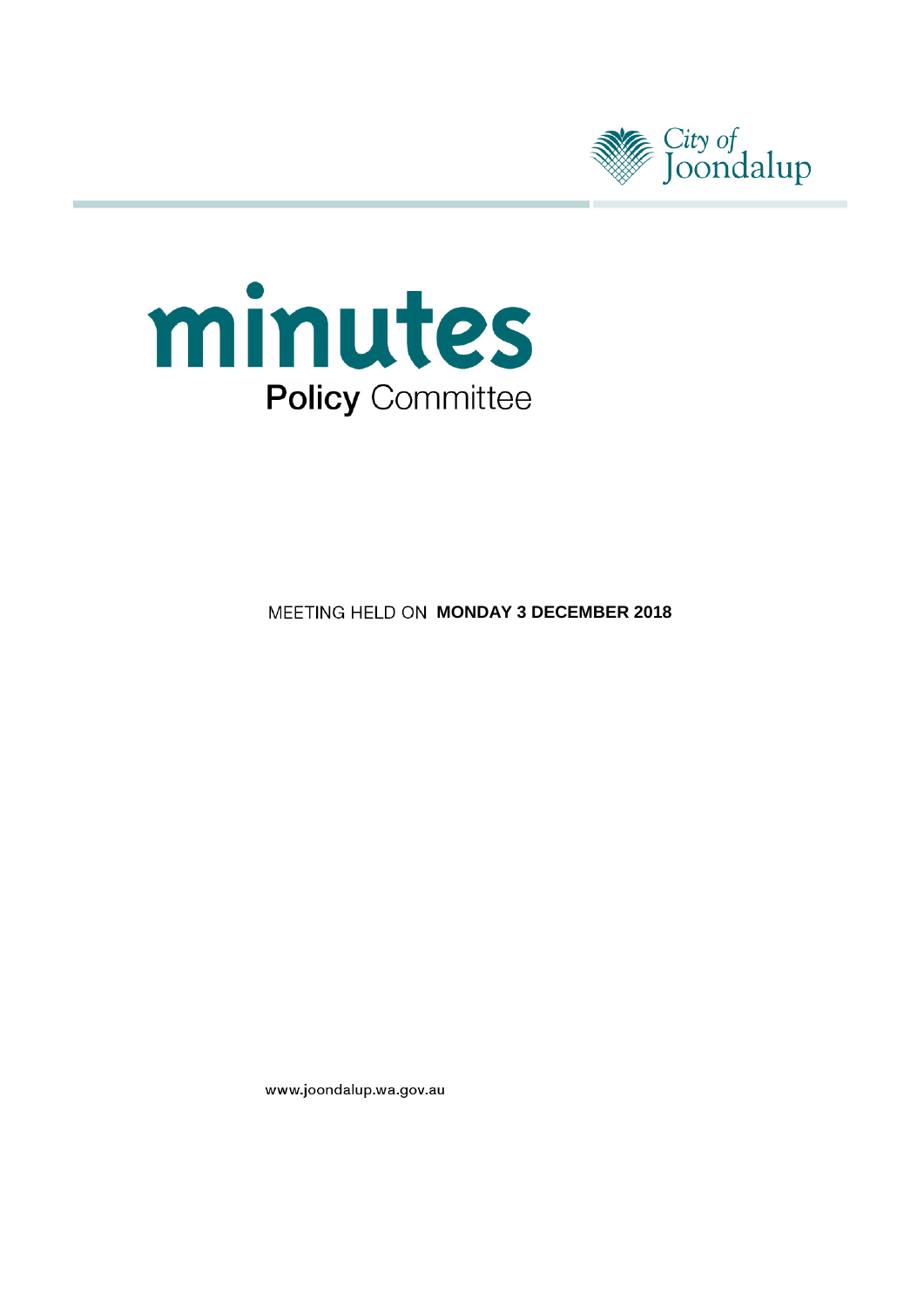# **TABLE OF CONTENTS**

| Item No.       | <b>Title</b>                                                                   | Page No. |
|----------------|--------------------------------------------------------------------------------|----------|
|                | <b>Declaration of Opening</b>                                                  | 3        |
|                | <b>Declarations of Interest</b>                                                | 4        |
|                | Apologies/Leave of absence                                                     | 4        |
|                | <b>Confirmation of Minutes</b>                                                 | 4        |
|                | Announcements by the Presiding Member without discussion                       | 4        |
|                | Identification of matters for which the meeting may be closed to<br>the public | 4        |
|                | <b>Petitions and deputations</b>                                               | 4        |
|                | <b>Reports</b>                                                                 | 5        |
| 1              | Setting 2019 Meeting Dates - Policy Committee                                  | 5        |
| $\overline{2}$ | Proposed Elections Caretaker Policy                                            | 8        |
| 3              | Freeman of the City of Joondalup                                               | 13       |
| $\overline{4}$ | 'Art in the Park' Event                                                        | 17       |
|                | <b>Urgent Business</b>                                                         | 27       |
|                | Motions of which previous notice has been given                                | 27       |
|                | <b>Requests for Reports for future consideration</b>                           | 27       |
|                | <b>Closure</b>                                                                 | 27       |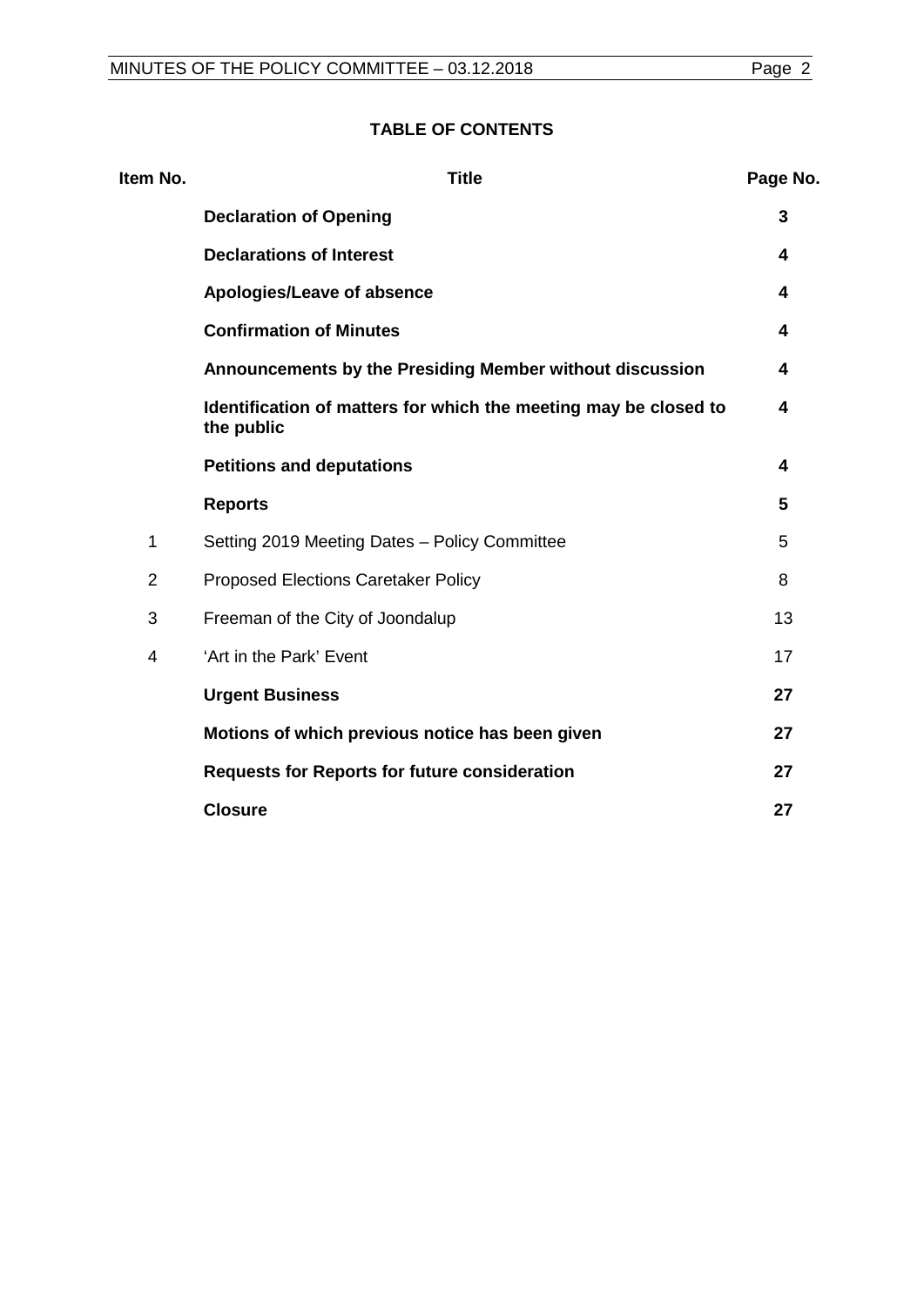# **CITY OF JOONDALUP**

**MINUTES OF THE POLICY COMMITTEE MEETING HELD IN CONFERENCE ROOM 2, JOONDALUP CIVIC CENTRE, BOAS AVENUE, JOONDALUP ON TUESDAY 3 DECEMBER 2018.**

# **ATTENDANCE**

#### **Committee Members**

Cr Nige Jones *Deputy Presiding Member* Mayor Hon. Albert Jacob, JP *Mayor Hon. Albert Jacob*, JP Cr Russell Poliwka Cr Kerry Hollywood Cr John Chester

**Officers**

Mrs Lesley Taylor

Mr Mike Tidy **Director Corporate Services**<br>Mr Jamie Parry **Director Governance and St** Mr Jamie Parry Director Governance and Strategy<br>
Mr Brad Sillence Manager Governance Manager Governance<br>Governance Officer

#### <span id="page-2-0"></span>**DECLARATION OF OPENING**

The Deputy Presiding Member declared the meeting open at 5.45pm.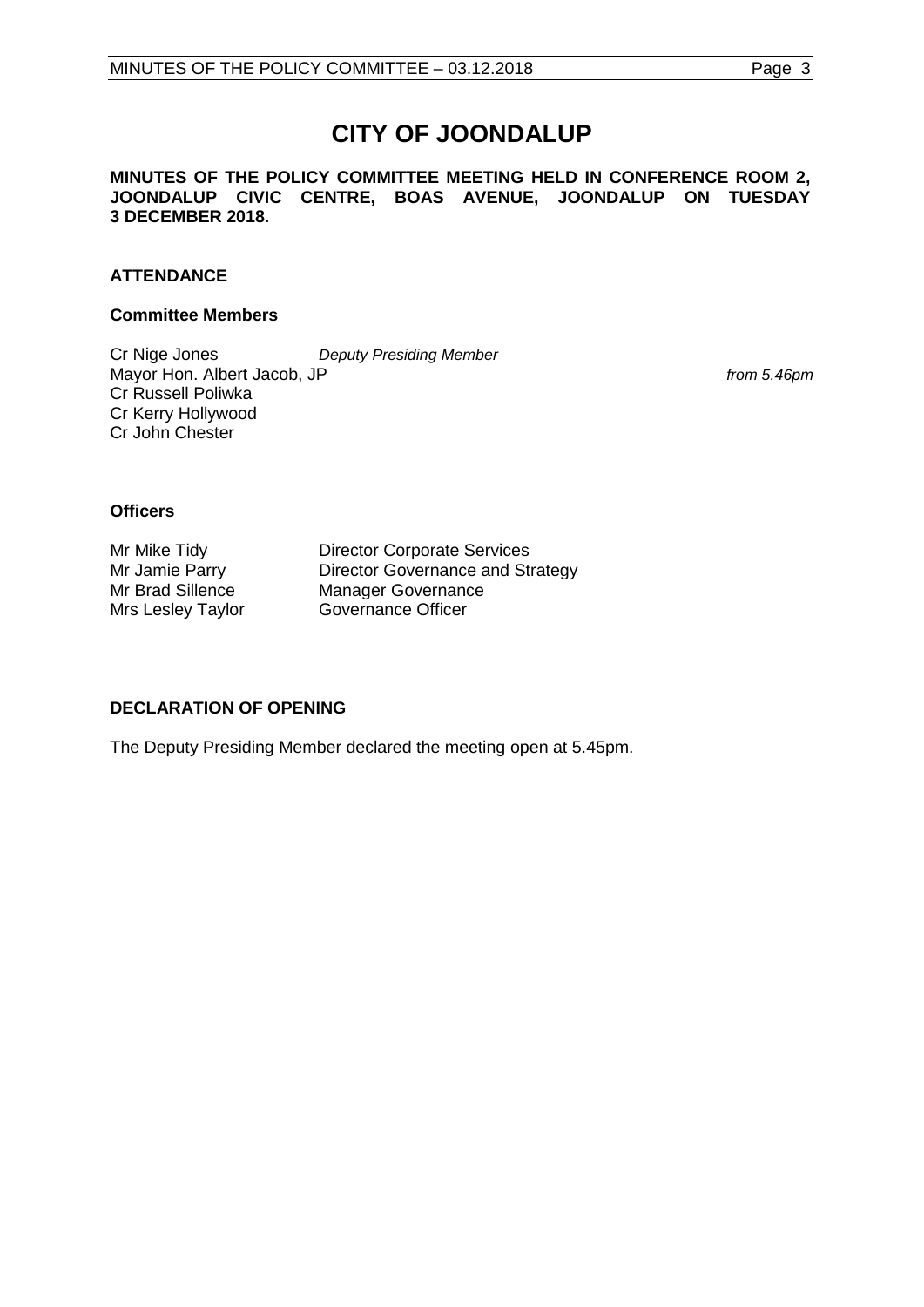# <span id="page-3-0"></span>**DECLARATIONS OF INTEREST**

Nil.

# <span id="page-3-1"></span>**APOLOGIES/LEAVE OF ABSENCE**

# **Apology:**

Cr Mike Norman.

# **Leave of Absence Previously Approved:**

| Cr Sophie Dwyer                    | 3 December to 7 December 2018 inclusive;      |
|------------------------------------|-----------------------------------------------|
| <b>Cr Christine Hamilton-Prime</b> | 20 December 2018 to 1 January 2019 inclusive; |
| Mayor Hon. Albert Jacob            | 18 January to 25 January 2019 inclusive.      |

*Mayor Jacob entered the Room at 5.46pm.*

#### <span id="page-3-2"></span>**CONFIRMATION OF MINUTES**

#### MINUTES OF THE POLICY COMMITTEE HELD ON 1 OCTOBER 2018

**MOVED Cr Chester, SECONDED Cr Hollywood that the minutes of the meeting of the Policy Committee held on 1 October 2018 be confirmed as a true and correct record.**

#### **The Motion was Put and CARRIED (5/0)**

**In favour of the Motion:** Cr Jones, Mayor Jacob, Crs Chester, Hollywood and Poliwka.

#### <span id="page-3-3"></span>**ANNOUNCEMENTS BY THE PRESIDING MEMBER WITHOUT DISCUSSION**

Nil.

#### <span id="page-3-4"></span>**IDENTIFICATION OF MATTERS FOR WHICH THE MEETING MAY BE CLOSED TO THE PUBLIC**

In accordance with Clause 5.2 of the City's *Meeting Procedures Local Law 2013*, this meeting was not open to the public.

Nil.

#### <span id="page-3-5"></span>**PETITIONS AND DEPUTATIONS**

Nil.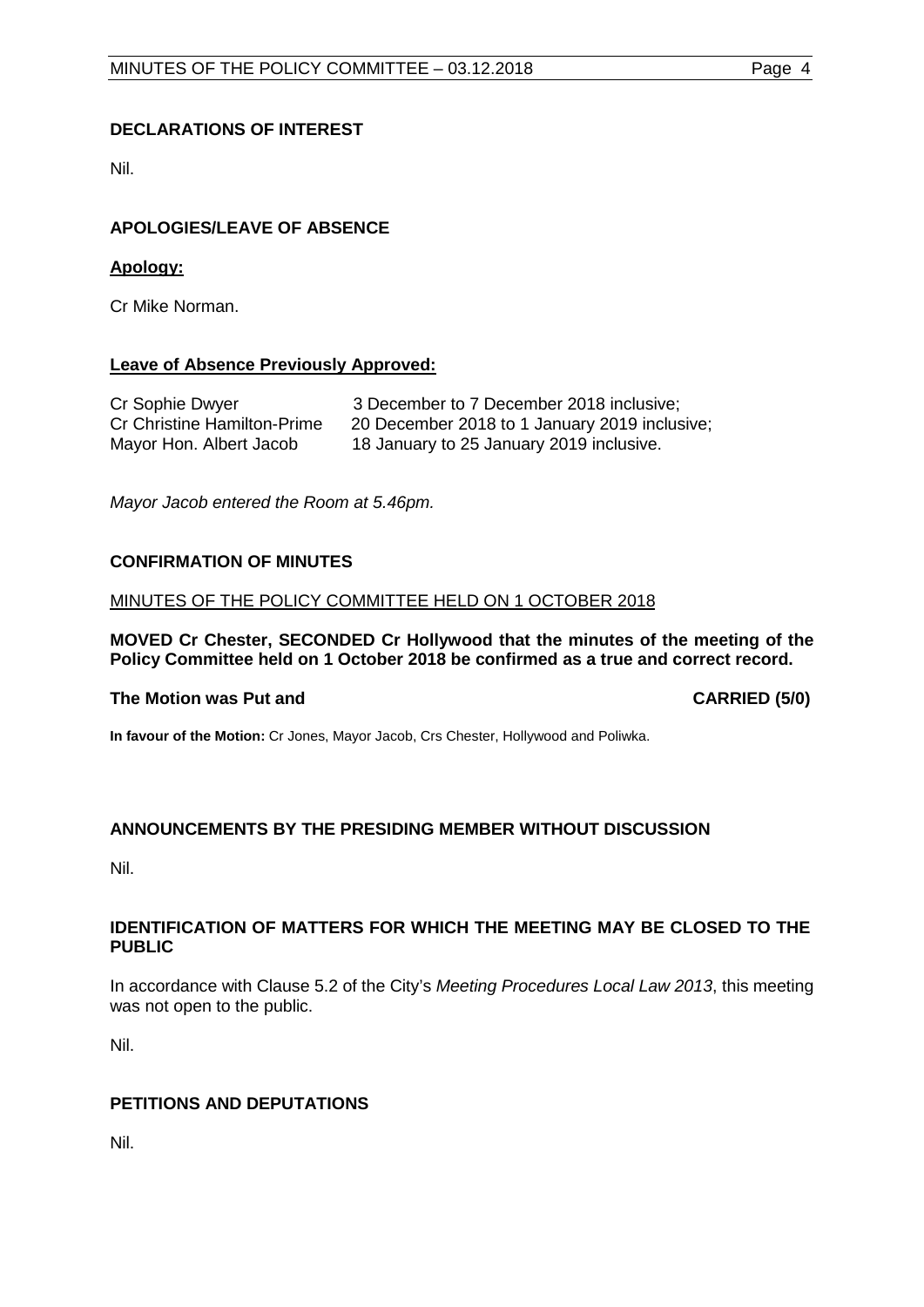#### <span id="page-4-0"></span>**REPORTS**

# <span id="page-4-1"></span>**ITEM 1 SETTING 2019 MEETING DATES - POLICY COMMITTEE WARD** All **RESPONSIBLE** Mr Jamie Parry<br>**DIRECTOR** Governance and **Governance and Strategy FILE NUMBER** 103963, 02153 **ATTACHMENT** Nil. **AUTHORITY / DISCRETION** Executive - The substantial direction setting and oversight role of Council, such as adopting plans and reports, accepting tenders, directing operations, setting and amending budgets.

#### **PURPOSE**

For the Policy Committee to consider the proposed schedule of committee meeting dates for 2019.

#### **EXECUTIVE SUMMARY**

To assist with forward planning for all Elected Members, management and staff, a schedule of meeting dates has been prepared for the Policy Committee, ensuring synergy between meeting dates and the flow of information and decision-making.

It is therefore recommended that the Policy Committee adopts the meeting dates and times for the Policy Committee of the City of Joondalup to be held at the Joondalup Civic Centre, Boas Avenue, Joondalup.

#### **BACKGROUND**

The Policy Committee was established at the Special Council meeting held on 6 November 2017 (JSC03-11/17 refers). The role of the Policy Committee is to:

- make recommendations to Council on the development and review of the City's policies and overall policy framework
- develop and maintain a visual art collection of significance and repute that reflects the cultural aspirations of the City of Joondalup and its expressed goals and policies
- collect works of visual art of demonstrable excellence by artists of significance, consistent with the perceived developments in West Australian contemporary art
- collect and commission selectively works of art which enhance the existing Collection and which foster an understanding, enjoyment and appreciation of the visual arts among the broader community and members of the general public
- review the criteria established to determine award winners
- oversee the strategic direction of the City's Art Award events, Visual Art Collection and Visual Art Programs.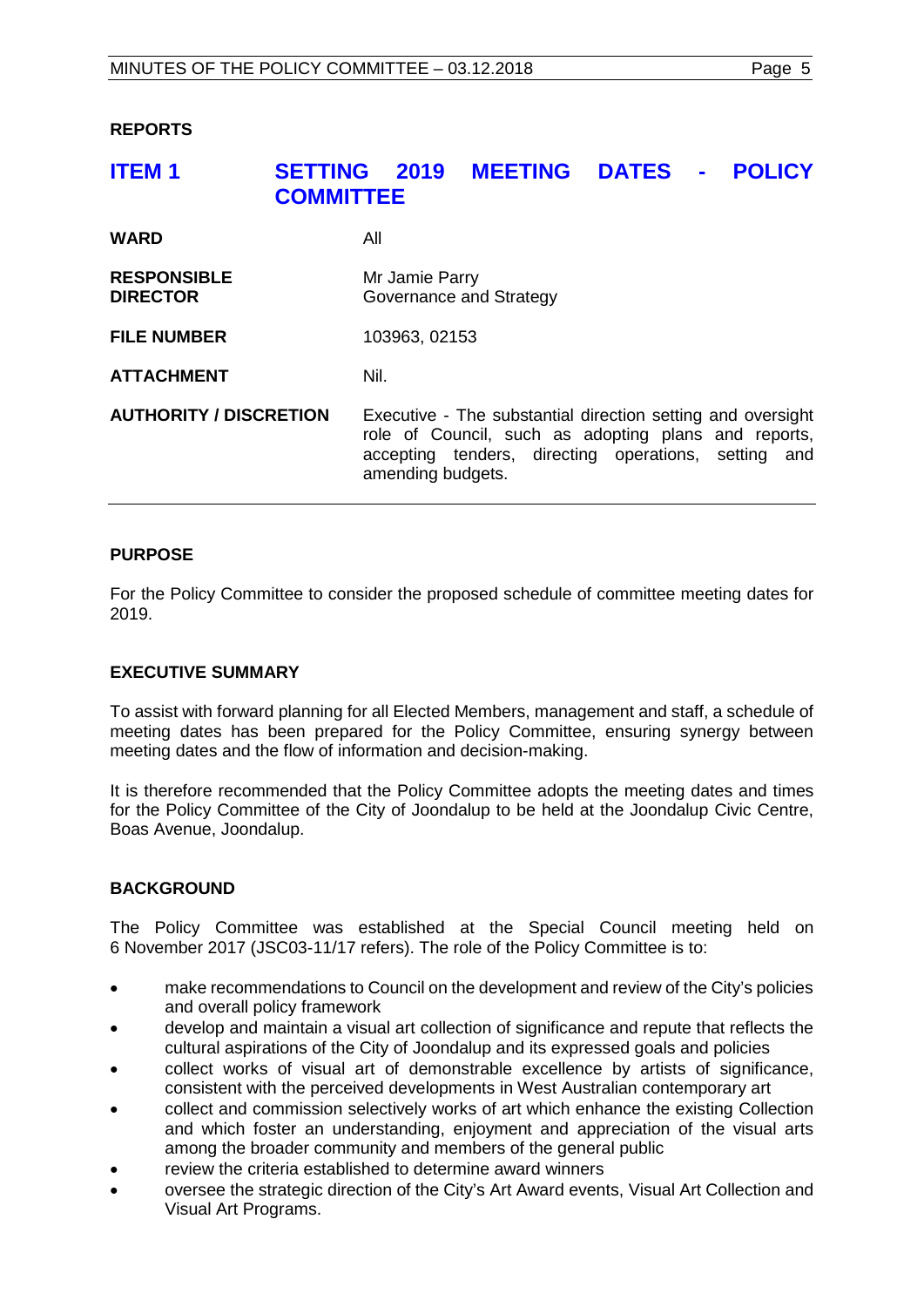The proposed 2019 schedule of Council meeting dates is based on the format used in recent years. That is, a monthly meeting format with Strategy Sessions held on the first Tuesday of each month, Briefing Sessions held on the second Tuesday and Council meetings on the third Tuesday.

This enables committee meetings to be scheduled on the Monday, Tuesday or Wednesday of weeks one, two and three so as to minimise potential conflicts with other Council activities and provide a 'meeting-free' week in the fourth week of each month.

It is preferable to hold committee meetings in the first week of the month, thereby enabling committee recommendations to be listed in the Briefing Session agenda and subsequently the Council meeting agenda, however this may not always be possible due to other scheduled meetings.

# **DETAILS**

The Policy Committee will oversee the development and review of the City's policies, and oversee the strategic direction of the City's Art Award events, Visual Art Collection and Visual Art Programs.

Meetings of this committee have historically aligned with the City's two premier art events, the Community Art Exhibition held in June and the Community Invitation Art Award held in October. However, this is no longer necessary as the committee assists the Chief Executive Officer with art acquisitions via a different process.

The proposed meeting day / date / times are as follows:

- Monday 25 February 2019, commencing at 5.45pm.
- Tuesday 7 May 2019, commencing at 5.45pm.
- Monday 5 August 2019, commencing at 5.45pm.

Dates for committee meetings have not been set beyond September 2019 given that the local government elections will be held on 19 October 2019. At that time all committees will disband and be re-established, if appropriate, following the holding of the elections.

# **Issues and options considered**

The Policy Committee can either:

- adopt the meeting dates as proposed in this report or
- amend the meeting dates.

# **Legislation / Strategic Community Plan / policy implications**

| Legislation | Local Government Act 1995.                           |
|-------------|------------------------------------------------------|
|             | Local Government (Administration) Regulations 1996.  |
|             | City of Joondalup Meeting Procedures Local Law 2013. |
|             |                                                      |

# **Strategic Community Plan**

| <b>Key theme</b> | Governance and Leadership. |
|------------------|----------------------------|
|                  |                            |

**Objective** Corporate capacity.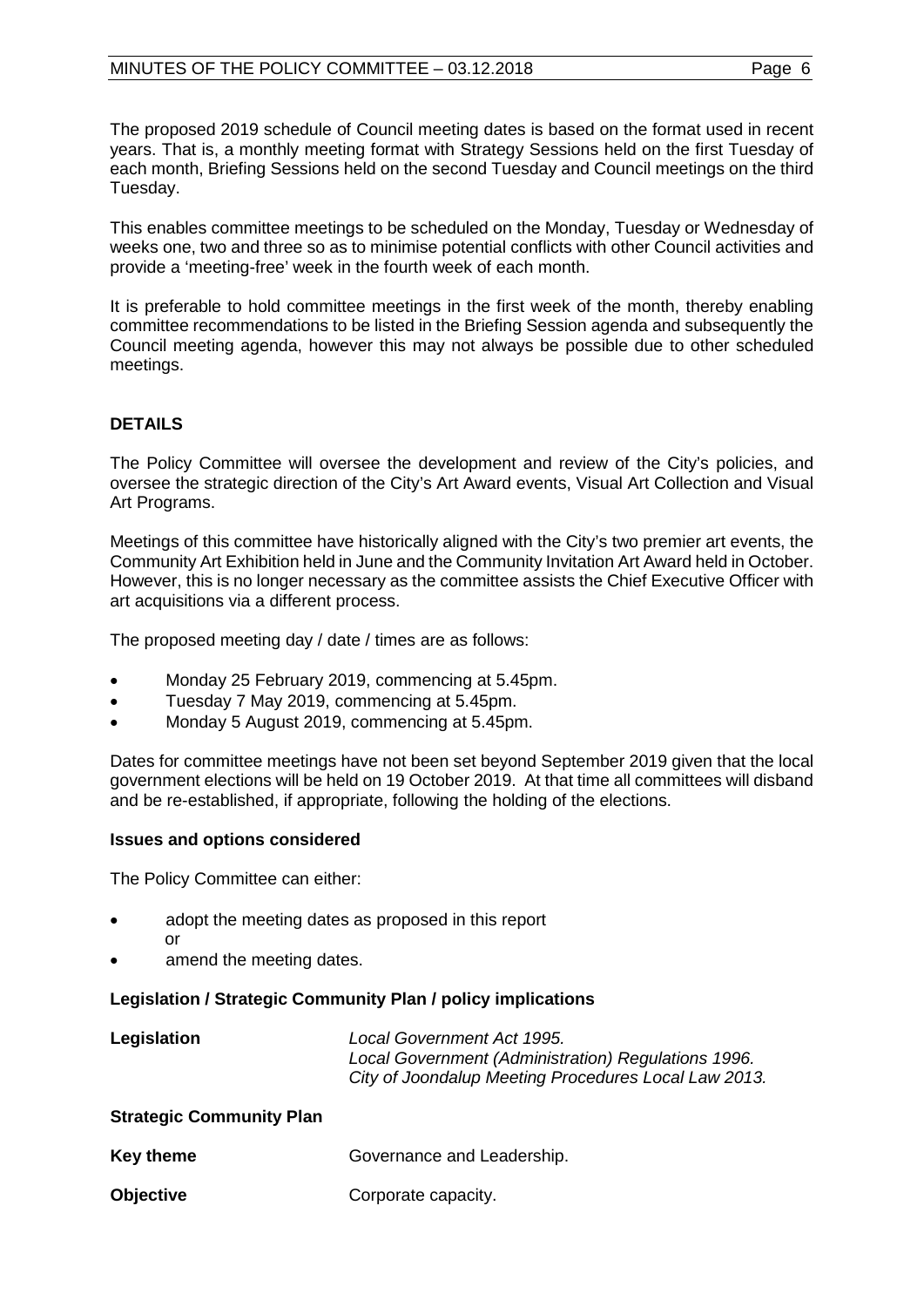**Strategic initiative** Not applicable.

**Policy** Not applicable.

#### **Risk management considerations**

Forward planning of committee meetings mitigates the risk for meetings to be held on an ad-hoc basis; ensuring coordination with other key meetings and corporate planning processes.

### **Financial / budget implications**

Not applicable.

#### **Regional significance**

Not applicable.

#### **Sustainability implications**

Not applicable.

#### **Consultation**

A range of external agencies were contacted to identify 2019 meeting dates to avoid conflicting dates for elected members and staff.

#### **COMMENT**

The proposed dates have been structured to enable flow-on reporting within Council's monthly meeting cycle. In addition, the proposed meeting dates for the Policy Committee are cognisant of proposed meeting dates for a variety of other committees.

#### **VOTING REQUIREMENTS**

Simple Majority.

**MOVED Mayor Jacob, SECONDED Cr Poliwka that the Policy Committee ADOPTS the following meeting dates and times for the Policy Committee of the City of Joondalup to be held at the Joondalup Civic Centre, Boas Avenue, Joondalup:**

| <b>Policy Committee</b>                        |
|------------------------------------------------|
| To be held in Conference Room 2                |
| Monday 25 February 2019, commencing at 5.45pm. |
| Tuesday 7 May 2019, commencing at 5.45pm.      |
| Monday 5 August 2019, commencing at 5.45pm.    |

#### **The Motion was Put and CARRIED (5/0)**

**In favour of the Motion:** Cr Jones, Mayor Jacob, Crs Chester, Hollywood and Poliwka.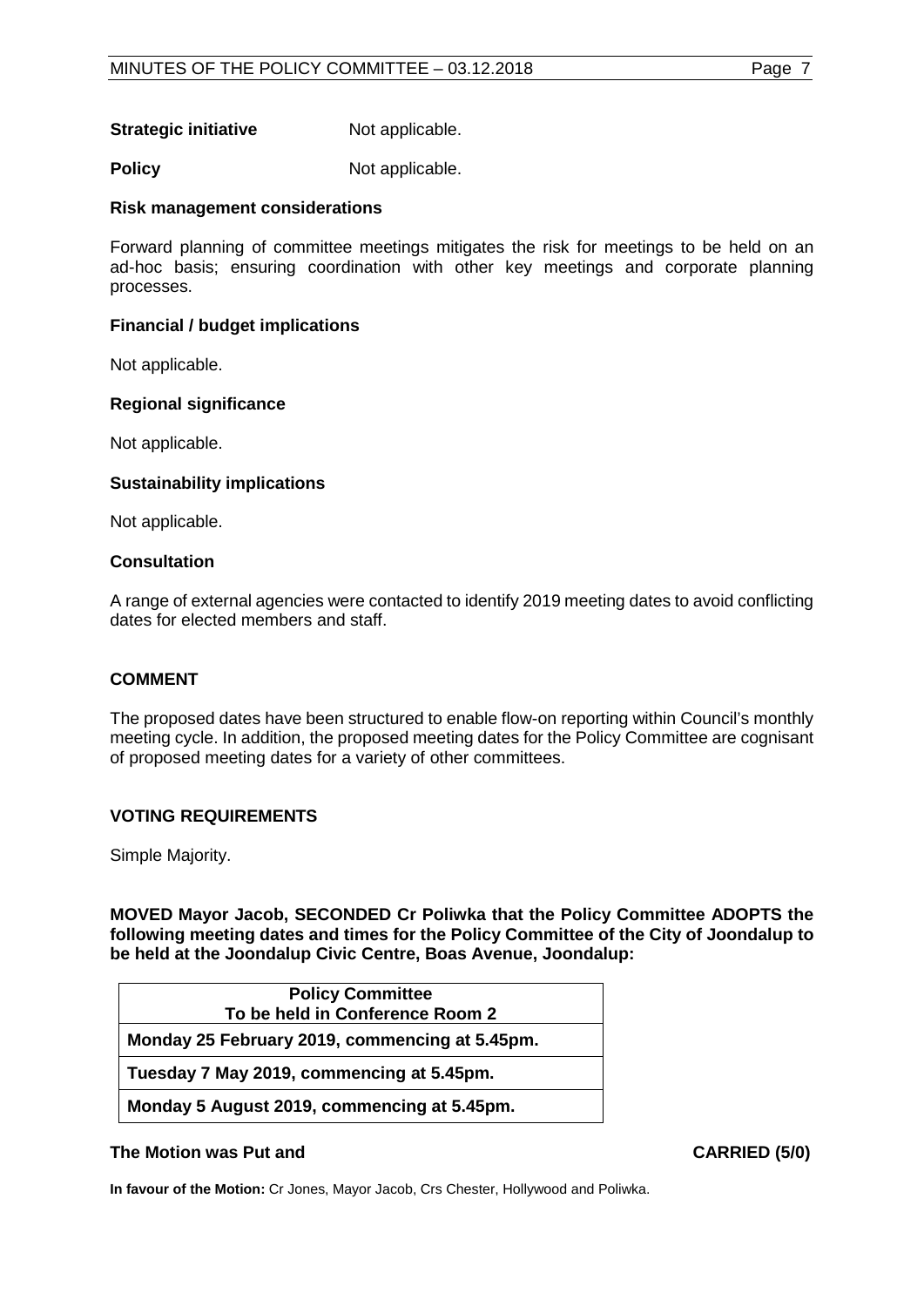<span id="page-7-0"></span>

| <b>WARD</b>                           | Αll                                                                                  |                             |
|---------------------------------------|--------------------------------------------------------------------------------------|-----------------------------|
| <b>RESPONSIBLE</b><br><b>DIRECTOR</b> | Mr Jamie Parry<br>Governance and Strategy                                            |                             |
| <b>FILE NUMBER</b>                    | 107644                                                                               |                             |
| <b>ATTACHMENT</b>                     | Attachment 1                                                                         | Elections Caretaker Policy. |
| <b>AUTHORITY / DISCRETION</b>         | Legislative - includes the adoption of local laws, planning<br>schemes and policies. |                             |

# **PURPOSE**

For Council to adopt an *Elections Caretaker Policy*.

#### **EXECUTIVE SUMMARY**

The local government electoral process is one of the most significant local government activities undertaken which has the potential to call into question political neutrality and perceptions of bias. It is important therefore that the City refrains from any activities which could cast doubt on its neutrality and impartiality, or making decisions that could compromise or commit an incoming Council.

Election caretaker conventions exist at both State and Federal government levels and have been introduced by a number of Western Australian local governments. The purpose of these conventions is to avoid bodies making major decisions prior to an election which would bind an incoming body (such as Parliament or Council); prevent the use of public resources in ways seen to be advantageous to, or promoting, elected members who are seeking re-election or new candidates; and to ensure the City and employees act impartially in relation to local government election process.

While there is no evidence to suggest that any such activity has occurred in City of Joondalup elections over recent times, good governance principles support the implementation of caretaker provisions that would assist to establish protocols of preventing actual and perceived advantage or disadvantage leading up to local government elections.

*It is therefore recommended that Council ADOPTS the Elections Caretaker Policy as detailed in Attachment 1 to this Report.* 

# **BACKGROUND**

Caretaker conventions have existed at both the State and Federal level of government as:

- the dissolution of a Parliament means there is no popular Chamber to which the Executive Government can be responsible
- every State or Federal election brings with it the possibility of a change of government.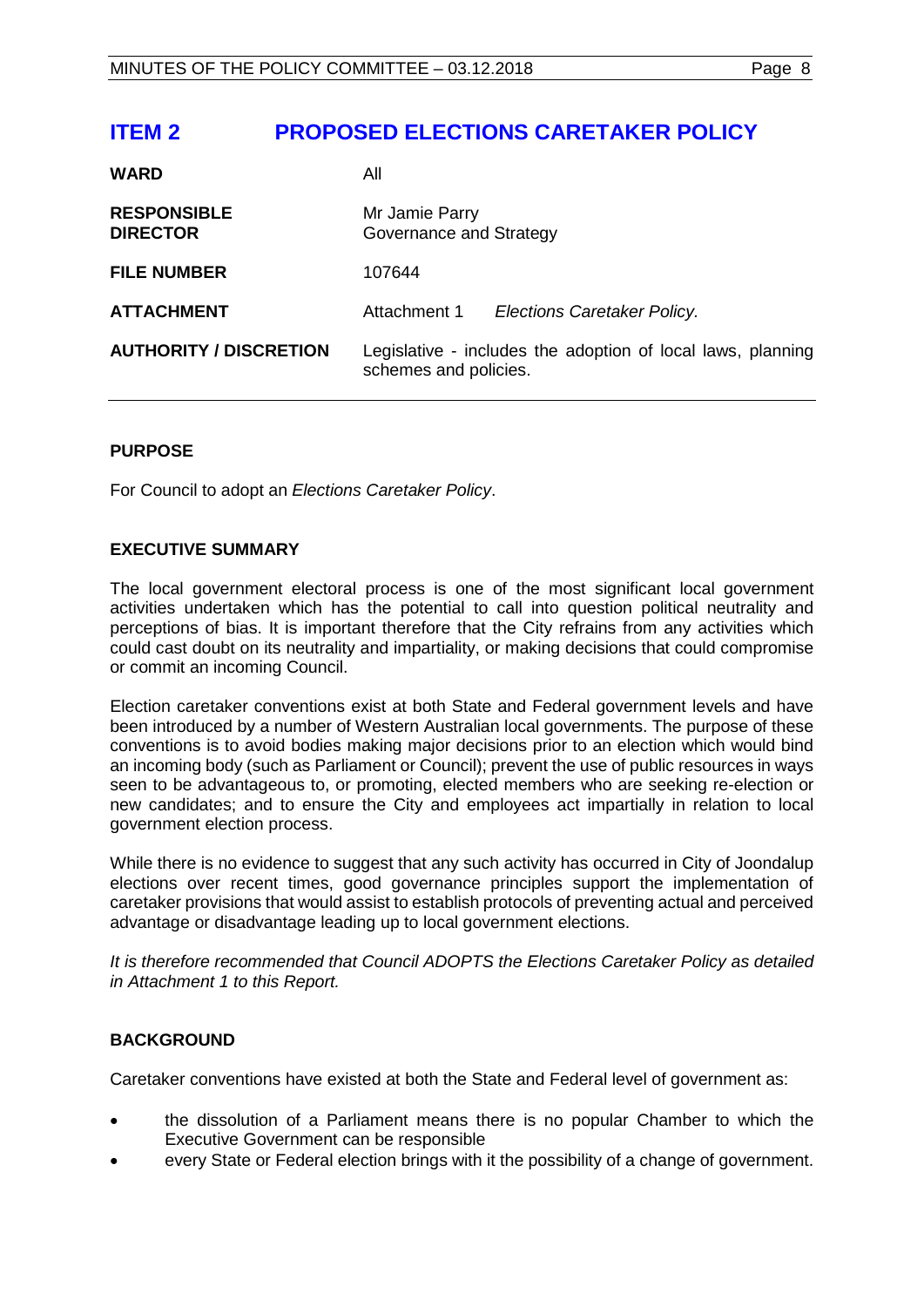For these reasons, State and Federal governments assume a caretaker role during an election period from the time that a Parliament is dissolved to ensure that decisions are not taken which would bind an incoming government and limit its freedom of action.

Although local governments differ in that there can be no change of government, caretaker conventions may still be applied to place restrictions on the types of decisions and activities that may be undertaken by a local government in the period immediately before an election.

Restrictions on local government decisions and activities during a 'caretaker period' have the purpose of preventing actual or perceived advantage or disadvantage to a candidate that may be actually or perceived to arise from local government decisions, activities or use of public resources.

The previous Department of Local Government and Communities supported individual local governments considering implementing a caretaker period policy with respect to elections, as such a policy provides guidelines to protect the reputation of the local government's administration and its elected members. Any such policy should cover:

- decisions made by the Council
- materials published by the local government
- attendance and participation in functions and events
- use of local government resources
- access to local government information.

Several local governments have adopted election caretaker policies, including the Cities of Perth, Gosnells, Bayswater, Karratha and Vincent, Town of Cambridge and the Shires of Donnybrook-Balingup and Wyndham-East Kimberley. The Western Australian Local Government Association (WALGA) has recently created a template policy for local governments to use in creating their own caretaker conventions. As part of the Local Government Act Review process currently underway by the Department of Local Government, Sport and Cultural Industries, caretaker provisions have been highlighted as a matter for local government consideration.

# **DETAILS**

The purpose of the *Elections Caretaker Policy* (as detailed in Attachment 1) is to:

- limit major decision-making that may bind an incoming Council
- ensure public resources and the Council decisions during this period are not seen to be advantageous to Elected Members seeking re-election
- provide guidance to ensure the continuation and transparency of ordinary business.

The period before an election may be subject to close scrutiny by the community and it suggested that Council and the City's administration acknowledge this through the implementation of a caretaker period that would commence from the close of candidate nominations. The proposed *Elections Caretaker Policy* provides guidance during this time to ensure the continuation of ordinary business for the City in a responsible and transparent manner that ensures elections are conducted in an ethical, fair and equitable manner and are publicly perceived as such.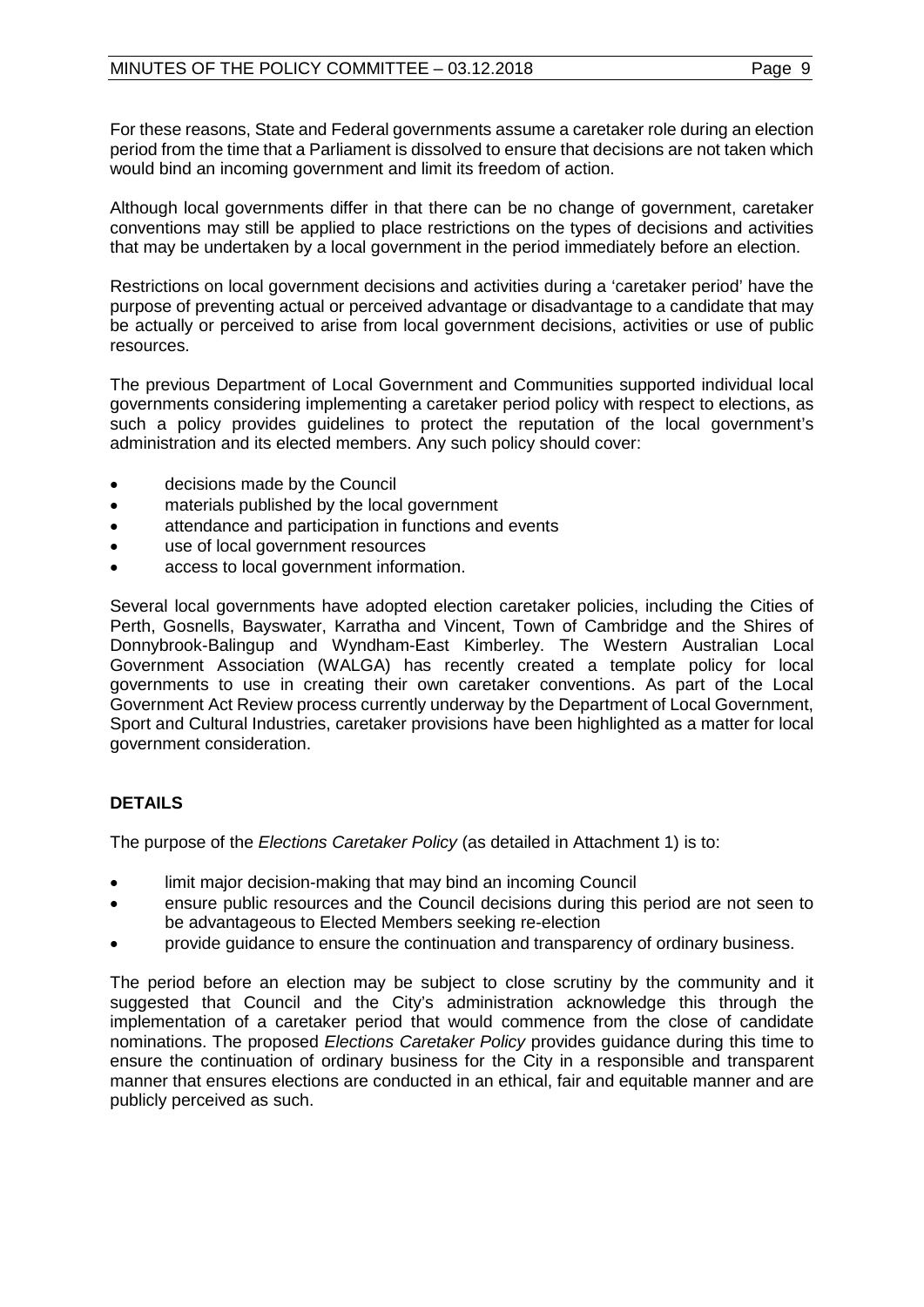The policy addresses the following matters:

- Decisions that are made by Council and the circumstances where a major decision may be undertaken.
- The role of the Chief Executive Officer during the caretaker period.
- Information and material published by the City, including on-line formats and social media.
- Attendance and participation in functions and events.
- Use of the City's resources.
- Access to information held by the City.

In the main the policy restricts the type of major policy decisions that can be made by Council during an election caretaker period. For the purposes of the policy a "major policy decision" means any decision:

- (a) relating to the employment, remuneration or termination of the Chief Executive Officer or any other designated senior employee, other than a decision to appoint an Acting Chief Executive Officer, or suspend the current Chief Executive Officer (in accordance with the terms of their Contract of Employment), pending the Election Day result
- (b) relating to the City entering into a sponsorship arrangement with a total City contribution that would constitute Significant Expenditure, unless Council has resolved "in principle" support for the sponsorship prior to the Caretaker Period taking effect and sufficient funds are allocated in the Annual Budget
- (c) relating to the City entering into a commercial enterprise as defined by section 3.59 of the *Local Government Act 1995*
- (d) that would commit the City to Significant Expenditure or actions that, in the Chief Executive Officer's opinion, are significant to the City's operations, strategic objectives and / or will have significant impact on the community
- (e) to prepare a report, initiated by an Elected Member or Council on a matter that, in the Chief Executive Officer's opinion, may be perceived as or is actually an election campaign issue
- (f) initiated through a Notice of Motion by an Elected Member, where the effect of that motion will change the status quo or, in the Chief Executive Officer's opinion, may be relevant to the circumstances described in sub-clauses (a) to (e) above
- (g) that adopts a new policy, service or service level or significantly amends an existing policy, service or service level, unless the decision is necessary to comply with legislation
- (h) that initiates or adopts a new *Local Planning Scheme*, amendment to a *Local Planning Scheme* or Planning Policy, unless in the Chief Executive Officer's opinion, is required for the orderly and proper land use planning within the district, but does not include any decision necessary in response to an emergency, either declared by the State or Federal Government or by the City in accordance with section 6.8(1)(c) of the *Local Government Act 1995*.

Notwithstanding there may be bona fide circumstances that require Council to make or announce a major policy decision during the caretaker period because, in the Chief Executive Officer's opinion, delaying the decision or announcement to occur after the caretaker period has reasonable potential to:

- (a) incur or increase legal, financial and/or reputational risk or
- (b) cause detriment to the strategic objectives of the City.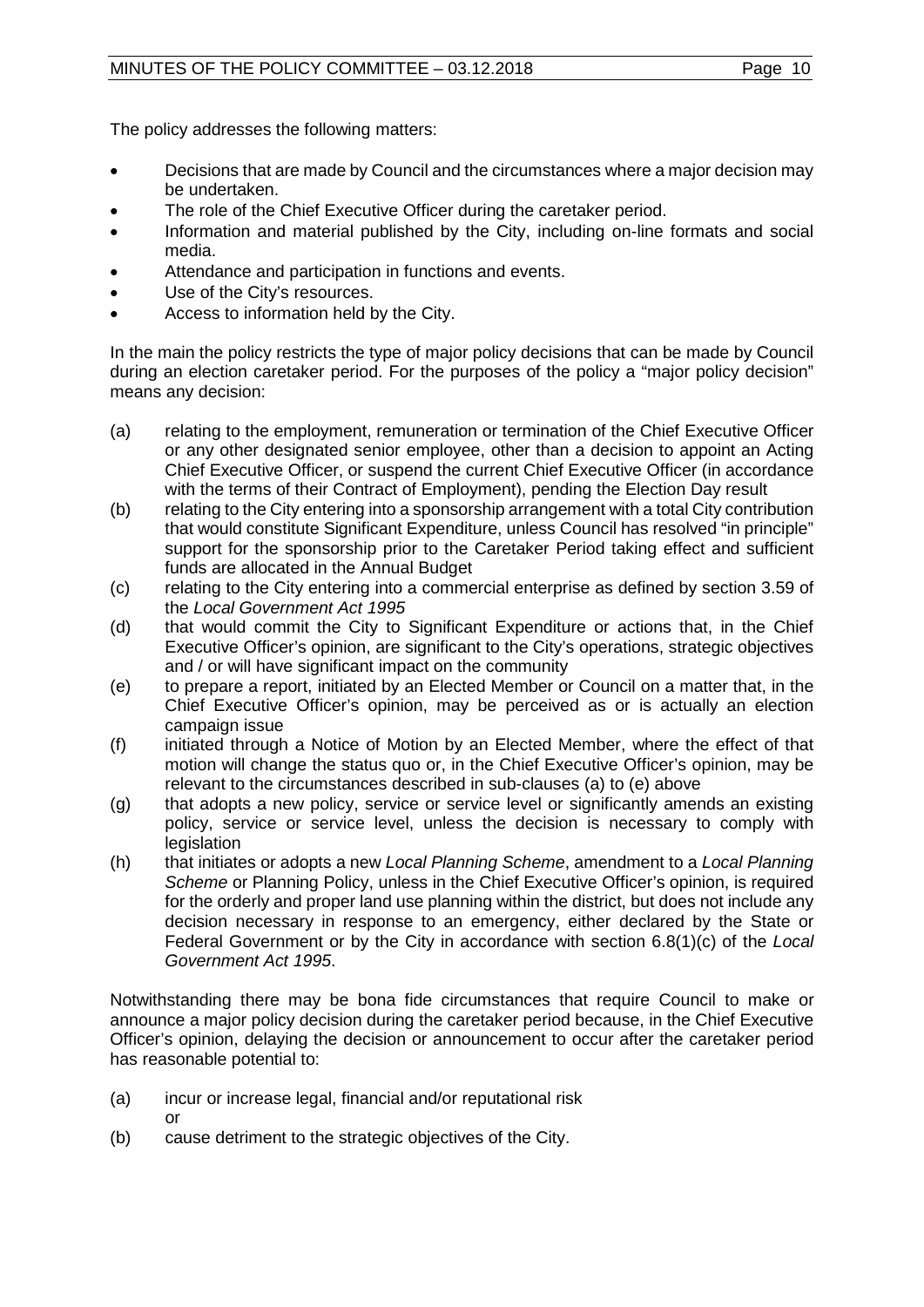In such situations the Chief Executive Officer will allow such matters to progress to Council, or other forums for a formal decision to be made or other form of action or advice.

#### **Issues and options considered**

Council can either:

- adopt the policy as presented
- adopt the policy as presented with further amendments or
- not adopt the policy.

# **Legislation / Strategic Community Plan / policy implications**

| Legislation | Local Government Act 1995.                            |
|-------------|-------------------------------------------------------|
|             | Local Government (Elections) Regulations 1998.        |
|             | Local Government (Rules of Conduct) Regulations 2007. |
|             |                                                       |

# **Strategic Community Plan**

| <b>Key theme</b>            | Governance and Leadership.                                                                                 |
|-----------------------------|------------------------------------------------------------------------------------------------------------|
| <b>Objective</b>            | Effective representation.                                                                                  |
| <b>Strategic initiative</b> | Attract a diverse elected body that represents, promotes<br>and reflects the composition of the community. |
| <b>Policy</b>               | Code of Conduct for Employees, Elected Members and<br>Committee Members (Code of Conduct).                 |

#### **Risk management considerations**

There is no statutory requirement for a caretaker period to be implemented prior to elections, however such a policy would meet the intent of the *Local Government Act 1995* that seeks to ensure that local governments are efficient and effective and accountable to their communities.

The City's brand and image may be damaged if decisions are made that are not reflective of the community's desires during a caretaker period, or where there is a misuse of City resources for political gain.

#### **Financial/budget implications**

There are no financial implications associated with this report.

#### **Regional significance**

Not applicable.

#### **Sustainability implications**

Not applicable.

#### **Consultation**

Not applicable.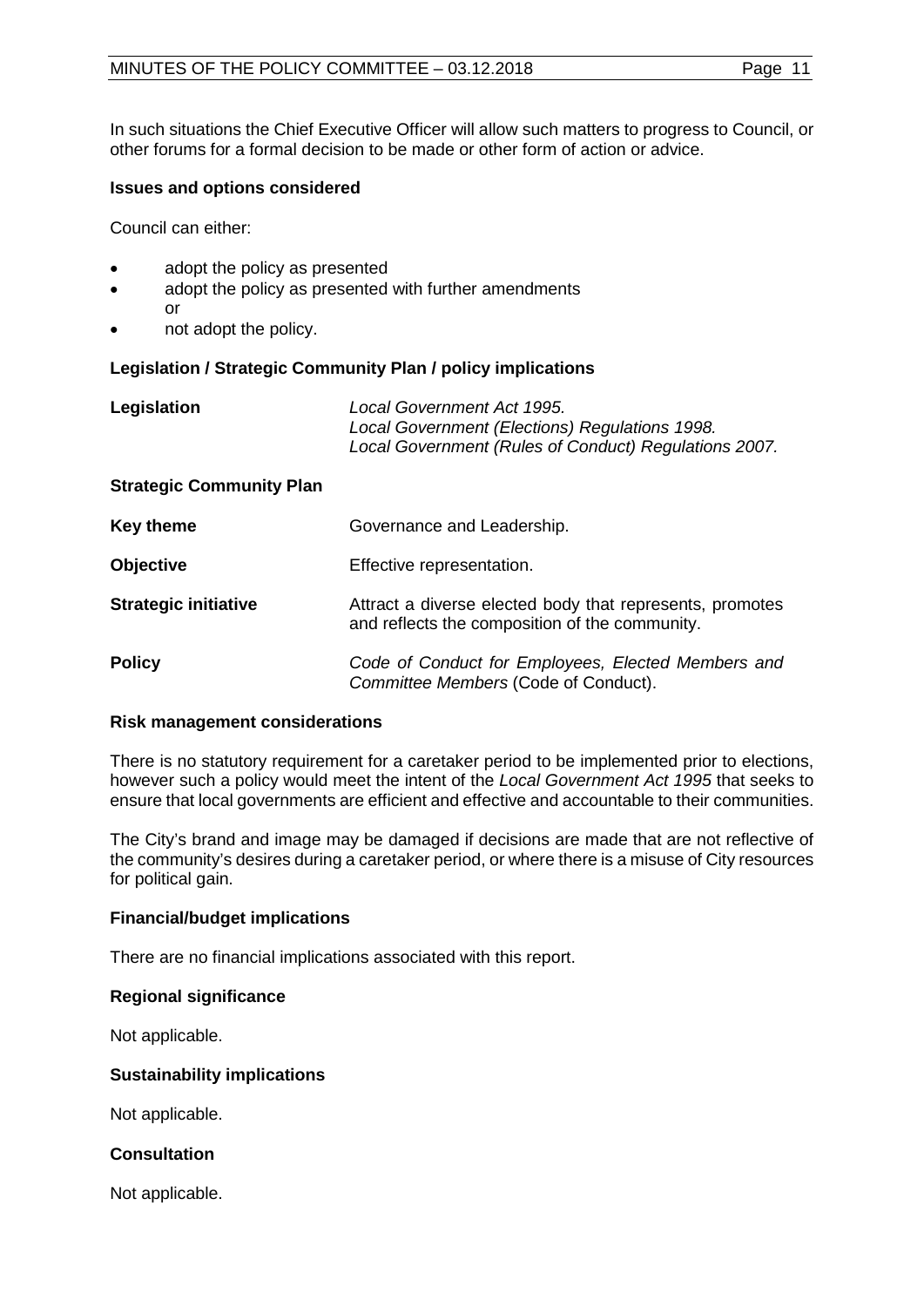#### **COMMENT**

The primary purpose of any caretaker period is to avoid governments making major decisions that would bind an incoming government, prevent the use of public resources in ways that are seen as advantageous to, or promoting, the sitting government members who are seeking reelection, or new candidates, and ensuring government officials act impartially in relation to candidates.

It is considered that the implementation of the *Elections Caretaker Policy* will not only meet the above objectives but also provide for better decision-making and greater accountability, both of which are prescribed by section 1.3(2) of the *Local Government Act 1995* as significant intentions of the Act.

As part of the review of the *Local Government Act 1995* the Minister for Local Government has recently announced amendments will be made to the Act to introduce a mandatory code of conduct for elected members and the code will be extended to apply to all candidates in local government elections. This action may also assist with creating an impartial and unbiased election process for local governments. As part of the Local Government Act Review process currently underway by the Department of Local Government, Sport and Cultural Industries, caretaker provisions have been highlighted as a matter for local government consideration.

#### **VOTING REQUIREMENTS**

Simple Majority.

#### **MOVED Cr Poliwka, SECONDED Cr Chester that Council ADOPTS the** *Elections Caretaker Policy* **as detailed in Attachment 1 to this Report.**

#### **The Motion was Put and CARRIED (4/1)**

**In favour of the Motion:** Mayor Jacob, Crs Chester, Hollywood and Poliwka. **Against the Motion:** Cr Jones.

*Appendix 1 refers*

*[To access this attachment on electronic document, click here: Attach1agnPOLICY181203.pdf](Attach1agnPOLICY181203.pdf)*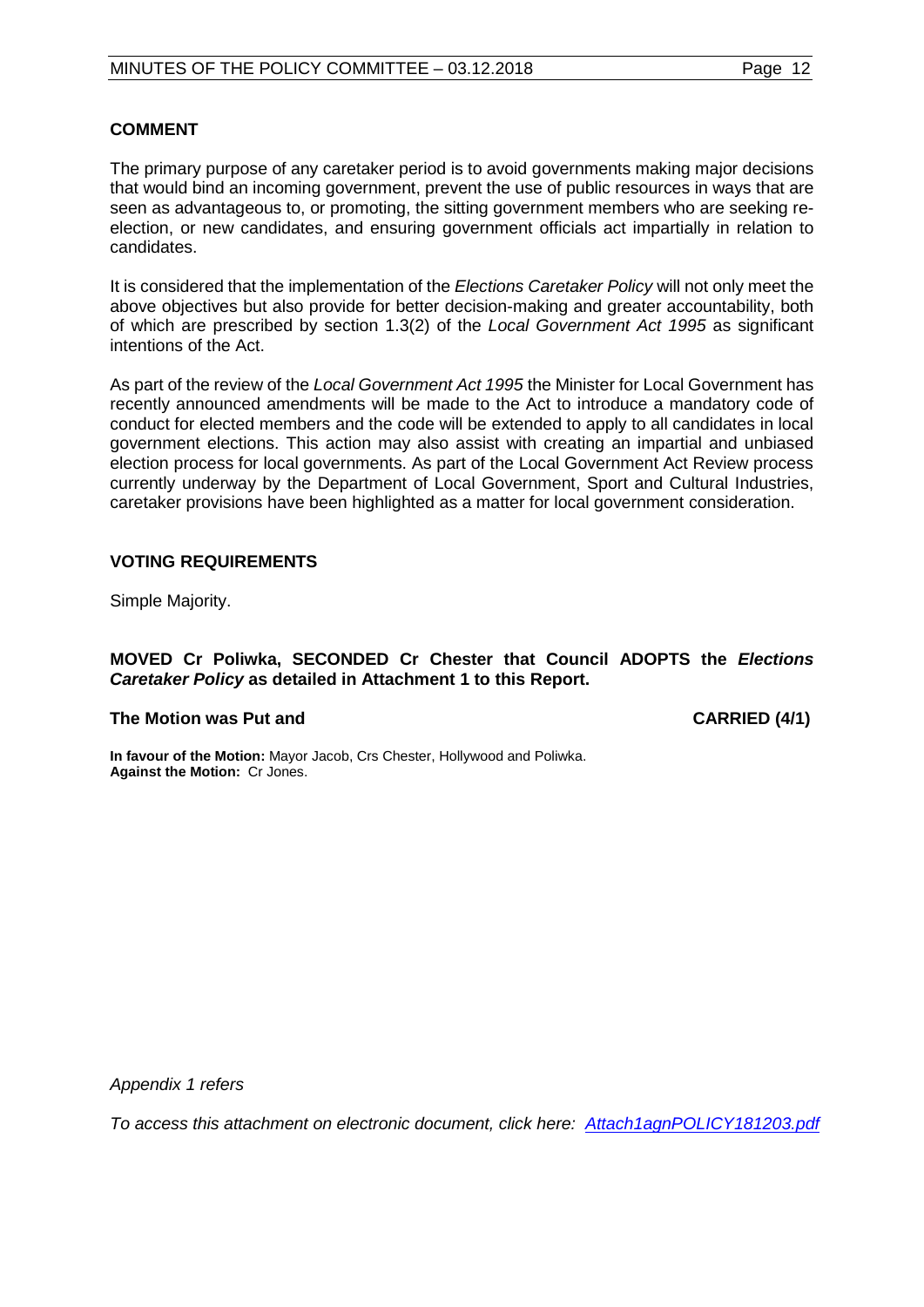# <span id="page-12-0"></span>**ITEM 3 FREEMAN OF THE CITY OF JOONDALUP**

| <b>WARD</b>                           | All                                                                                  |                                                    |
|---------------------------------------|--------------------------------------------------------------------------------------|----------------------------------------------------|
| <b>RESPONSIBLE</b><br><b>DIRECTOR</b> | Mr Jamie Parry<br>Governance and Strategy                                            |                                                    |
| <b>FILE NUMBER</b>                    | 89597, 101515                                                                        |                                                    |
| <b>ATTACHMENT</b>                     | Attachment 1                                                                         | Revised Freeman of the City of Joondalup<br>Policy |
|                                       | Attachment 2                                                                         | Current Freeman of the City of Joondalup<br>Policy |
| <b>AUTHORITY / DISCRETION</b>         | Legislative – includes the adoption of local laws, planning<br>schemes and policies. |                                                    |

# **PURPOSE**

For Council to review the *Freeman of the City of Joondalup Policy* and adopt the revised *Policy* as part of the Policy Manual review process.

# **EXECUTIVE SUMMARY**

The *Freeman of the City of Joondalup Policy* was adopted by Council at its meeting held on 21 November 2006 (CJ210-11/06 refers) to honour individuals who, through their personal endeavours and commitment, have made an outstanding contribution to the community.

Identified as part of the City's on-going Policy Manual Review process, the *Freeman of the City of Joondalup Policy* (the Policy) was benchmarked against other WA local governments to determine whether the policy remained relevant and appropriate. The review process indicated that the policy requires only minor amendments, namely:

- amend Objective, Statement and Award Criteria sections to clarify the requirement for outstanding contributions to the local and broader community, rather than to 'Australia' and 'Humanity'
- minor wording changes to improve readability.

The proposed minor amendments are not anticipated to impact the intent or application of the policy.

*It is therefore recommended that Council ADOPTS the revised Freeman of the City of Joondalup Policy as detailed in Attachment 1 to this Report.*

### **BACKGROUND**

At its meeting held on 21 November 2006 (CJ210-11/06 refers), Council adopted the *Freeman of the City of Joondalup Policy* to enable the City to honour individuals who, through their personal endeavours and commitment, have made an outstanding contribution to the community, Australia and humanity.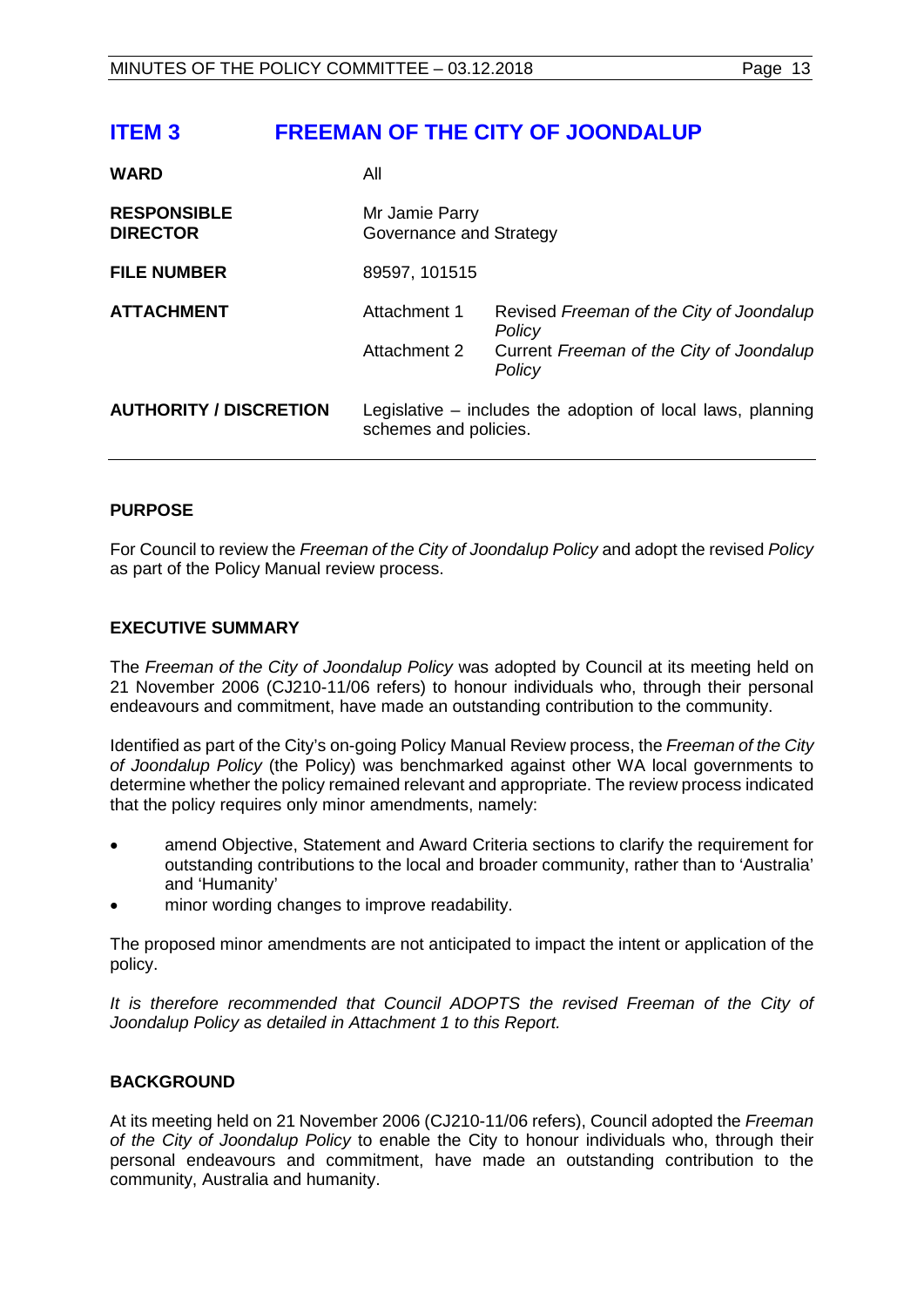At a Special Council Meeting held on 10 December 2007 (JSC03-12/07 refers), Council resolved to bestow the honorary award of Freeman of the City of Joondalup on:

- Margaret Jane Cockman OAM CSTJ
- William (Bill) Harold Marwick OAM
- Nicolas (Nick) Trandos OAM JP.

The City has not bestowed any further honorary awards since 2007.

At its meeting held on 15 May 2012 (CJ093-05/12 refers), Council reviewed "The *Freeman of the City of Joondalup Policy"* with minor amendments as part of the 2012 Policy Manual Review. The policy has remained unchanged since this last review.

# **DETAILS**

The City's policies are regularly reviewed to ensure their continued relevance and applicability. The *Freeman of the City of Joondalup Policy* was identified as part of the 2018 Policy Manual Review.

#### Local Government Comparison

An analysis of other local government policies relating to 'Honorary Freeman' was undertaken to inform the review of the *Freeman of the City Policy*. Of the 29 metropolitan local governments benchmarked, 15 have a policy relating to 'Honorary Freeman'. It should be noted that four of the local governments that do not have an existing policy have still awarded individuals the title of 'Honorary Freeman'. A selection of these policies is summarised in the table below:

| <b>Name of Local Government</b> | <b>Existing Policy</b> | <b>Title of Freeman awarded</b> |
|---------------------------------|------------------------|---------------------------------|
| Town of Claremont               | No                     | Yes                             |
| <b>Town of Cottesloe</b>        | No.                    | Yes                             |
| Town of East Fremantle          | <b>No</b>              | Yes                             |
| City of Nedlands                | No.                    | Yes                             |
| City of Bayswater               | Yes                    | Yes                             |
| City of Cockburn                | Yes                    | Yes                             |
| <b>City of Gosnells</b>         | Yes                    | Yes                             |
| City of South Perth             | Yes                    | Yes                             |
| City of Subiaco                 | Yes                    | Yes                             |
| City of Stirling                | Yes                    | Yes                             |
| City of Swan                    | Yes                    | Yes                             |
| City of Wanneroo                | Yes                    | Yes                             |

Analysis shows that these policies are largely consistent with the *Freeman of the City of Joondalup Policy*, with all including key information regarding criteria for nominations, processes for decision-making and entitlements for award recipients. This research has informed the review of the City's *Freeman of the City of Joondalup Policy* and indicates that the policy remains relevant and presents an appropriate position on awarding the title of 'Honorary Freeman'.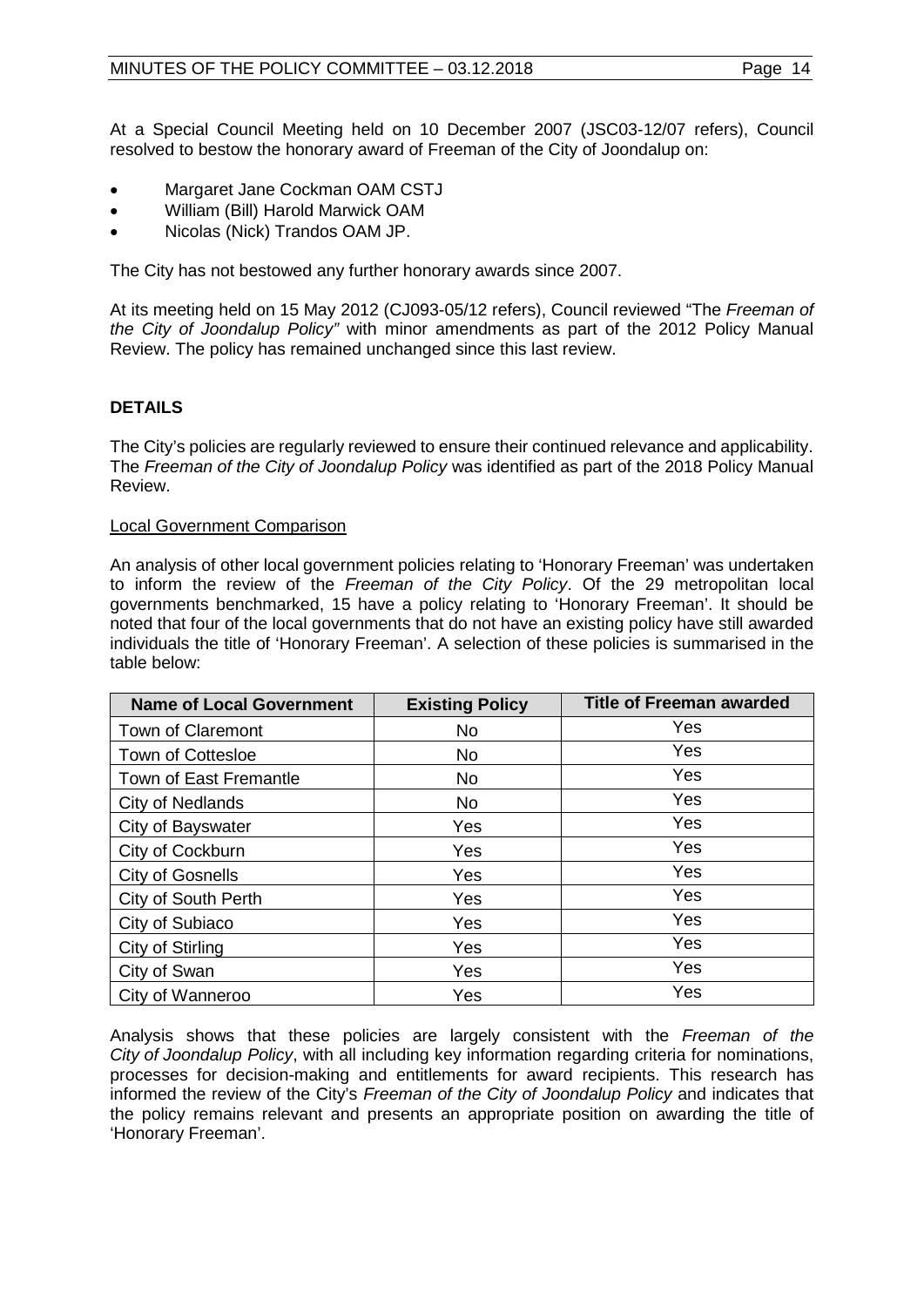With no major changes identified within the policy review, the following minor amendments are recommended to the *Freeman of the City of Joondalup Policy,* as shown in Attachment 1 to this report:

- Amend Objective, Statement and Award Criteria sections to clarify the requirement for outstanding contributions to the local and broader community, rather than to 'Australia' and 'Humanity'
- Minor wording changes to improve readability and ensure formatting consistency across all City policies.

#### **Issues and options considered**

Council has the option to either:

- adopt the revised *Freeman of the City of Joondalup Policy* as shown in Attachment 1 to this Report
- suggest further modifications to the *Freeman of the City of Joondalup Policy* or
- retain the *Freeman of the City of Joondalup Policy* in its current format, as shown in Attachment 2 of this Report.

The recommended option is to adopt the revised *Freeman of the City of Joondalup Policy*.

#### **Legislation / Strategic Community Plan / policy implications**

| Legislation                            | Local Government Act 1995.                                                                                                  |  |
|----------------------------------------|-----------------------------------------------------------------------------------------------------------------------------|--|
| <b>Strategic Community Plan</b>        |                                                                                                                             |  |
| Key theme                              | Community Wellbeing.                                                                                                        |  |
| <b>Objective</b>                       | Community Spirit.                                                                                                           |  |
| <b>Strategic initiative</b>            | To have proud and active residents who participate in local<br>activities and services for the betterment of the community. |  |
| <b>Policy</b>                          | Freeman of the City of Joondalup Policy.                                                                                    |  |
| <b>Risk management considerations</b>  |                                                                                                                             |  |
| Not applicable.                        |                                                                                                                             |  |
| <b>Financial / budget implications</b> |                                                                                                                             |  |
| Not applicable.                        |                                                                                                                             |  |

#### **Regional significance**

Not applicable.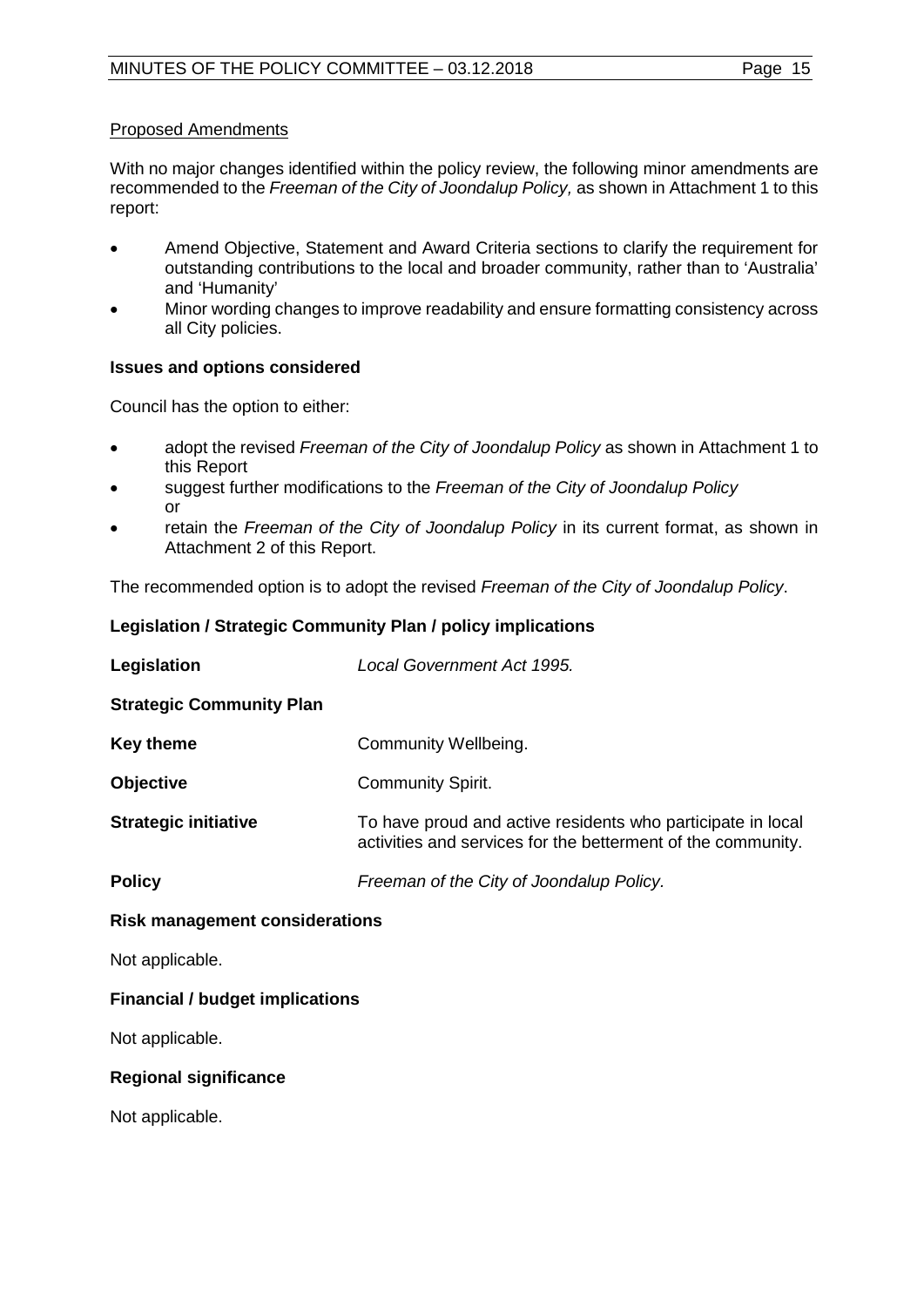### **Sustainability implications**

Not applicable.

# **Consultation**

Not applicable.

#### **COMMENT**

The *Freeman of the City of Joondalup Policy* continues to provide clear direction on the City's position to recognise individuals who make an outstanding contribution to the local and broader community. The proposed minor amendments further clarify that this recognition is based on contribution to the City of Joondalup community specifically.

The current policy states that the Freeman of the City of Joondalup is an award to honour the '*outstanding contribution to the community, Australia and humanity*.' While the City is wellplaced to identify an individual's contribution to the local and broader community, their contribution to Australia and Humanity is more difficult to quantify and assess. As such, it is considered appropriate that the revised *Freeman of the City of Joondalup Policy* be adopted by Council.

#### **VOTING REQUIREMENTS**

Simple Majority.

#### **MOVED Cr Jones, SECONDED Cr Poliwka that Council ADOPTS the revised** *Freeman of the City of Joondalup Policy* **as detailed in Attachment 1 to this Report.**

#### **The Motion was Put and CARRIED (5/0)**

**In favour of the Motion:** Cr Jones, Mayor Jacob, Crs Chester, Hollywood and Poliwka.

*Appendix 2 refers*

*[To access this attachment on electronic document, click here: Attach2agnPOLICY181203.pdf](Attach2agnPOLICY181203.pdf)*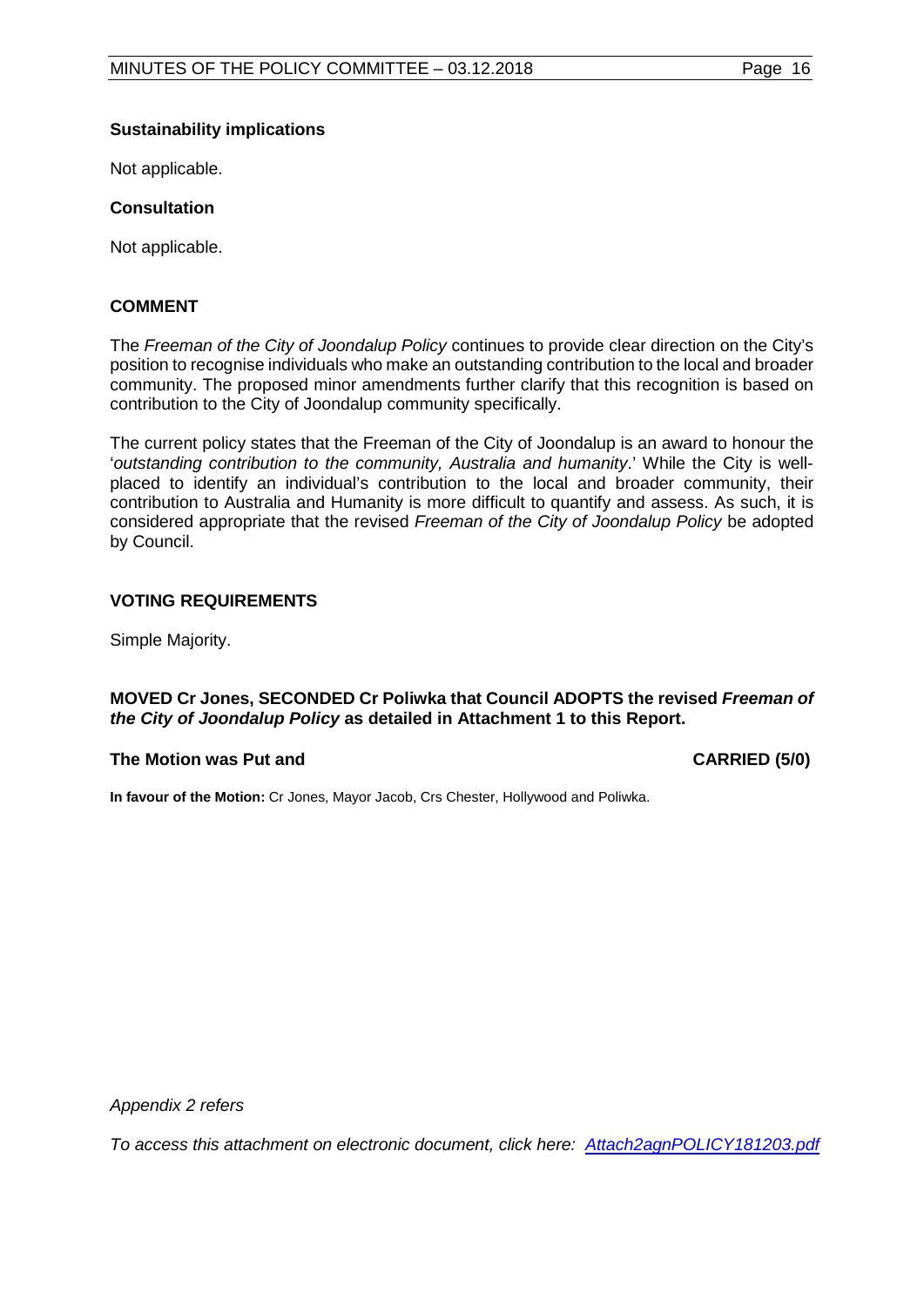# <span id="page-16-0"></span>**ITEM 4 'ART IN THE PARK' EVENT**

| <b>WARD</b>                           | Αll                                                                                                                                                                                              |
|---------------------------------------|--------------------------------------------------------------------------------------------------------------------------------------------------------------------------------------------------|
| <b>RESPONSIBLE</b><br><b>DIRECTOR</b> | Mr Mike Tidy<br><b>Corporate Services</b>                                                                                                                                                        |
| <b>FILE NUMBER</b>                    | 103931, 101515                                                                                                                                                                                   |
| <b>ATTACHMENTS</b>                    | Nil.                                                                                                                                                                                             |
| <b>AUTHORITY / DISCRETION</b>         | Executive - The substantial direction setting and oversight<br>role of Council, such as adopting plans and reports,<br>accepting tenders, directing operations, setting and<br>amending budgets. |
|                                       |                                                                                                                                                                                                  |

# **PURPOSE**

For Council to consider a request for the City to introduce a new 'Art in the Park' event.

# **EXECUTIVE SUMMARY**

The City delivers five programs that facilitate opportunities for artists to sell their work including the Community Art Exhibition, Community Invitation Art Award, Spring Markets, Twilight Markets and the Joondalup Festival.

The City supports local arts associations through the provision of community funding. The Culture and Arts Development Fund is available to local community groups to apply for small grants to assist with initiatives such as 'Art in the Park' and no community visual arts associations have applied for funding against this concept. The audit results from the current 'Connecting Creatives' survey may prove this concept is supported and this data will be reviewed by Cultural Services in 2019.

In addition, the City provides financial support for the lease of the Joondalup Art Gallery located on Central Walk which provides the Joondalup Community Arts Association with a venue for local artists to exhibit and sell work.

In total the City supports arts and cultural development and local artists to sell and exhibit work at an operational cost of \$333,000 per annum. It is recommended the City does not progress the 'Art in the Park' concept because there are existing opportunities for local artists to sell work at City events or apply for funding to support such community-driven initiatives.

#### **BACKGROUND**

At the meeting of the Policy Committee held on 11 June 2018, a request for a report relating to 'Art in the Park' that would be an event that would allow artists to exhibit their work in a suitable outdoor space.

It is understood that the premise behind an 'Art in the Park' event is for artists to attract a large audience to exhibit their work outdoors in a park or reserve with artisan displays and retail booths.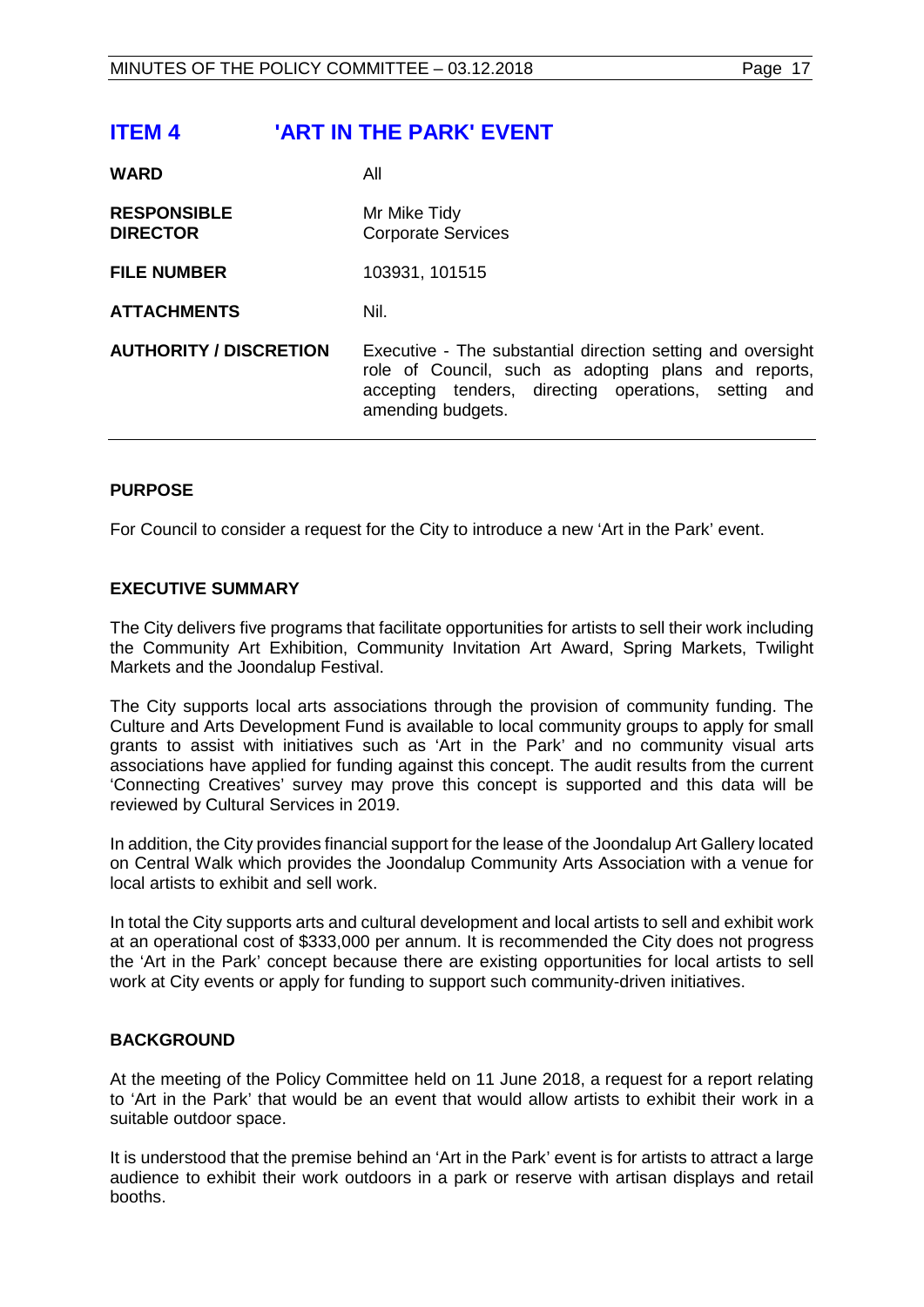This type of opportunity may attract artists who work across a variety of mediums including but not limited to paintings, sculpture, ceramics, jewellery, fibre, glass, woodwork, photography, folk art, drawing, fashion and textiles.

The purpose of this type of alfresco event is to:

- assist in the creation of a vibrant City that attracts residents as well as visitors
- continue to build an awareness and appreciation of the arts and culture amongst residents
- provide opportunity for artists to generate income through selling their works.

# **DETAILS**

In Western Australia there are a range of comparative event models for 'Art in the Park' ranging from large-scale tourist events through to smaller grass roots community driven projects. Some of these ventures include partnerships or investment from local or state government.

| <b>Event</b>                      | <b>Location</b>                               |
|-----------------------------------|-----------------------------------------------|
| Sculpture by the Sea              | Cottesloe Beach, Cottesloe                    |
| Made on The Left Christmas        | Princess May Park, Adelaide Street, Fremantle |
| <b>Markets</b>                    |                                               |
| Perth Hills Artisan Markets       | Mundaring Christian College, Parkerville      |
| Markets By The Sea                | <b>Whitfords Nodes Park, Hillarys</b>         |
| <b>Beaufort Street Art Market</b> | Barlee Street Carpark, Mount Lawley           |
| <b>Creative Community Markets</b> | St Mary's Anglican Church Hall, Kelmscott     |
| Kalamunda Artisan Market          | Central Mall and Town Square, Kalamunda       |
| Mount Hawthorn Artisan Festival   | Laneways, Mount Hawthorn                      |
| <b>Mosman Craft Markets</b>       | McCabe Street, Mosman Park                    |

'Art in the Park' models delivered by external or community providers:

'Art in the Park' models delivered by local or state government partnerships:

| Event                         | Location                                      |
|-------------------------------|-----------------------------------------------|
| <b>Perth Makers Market</b>    | Heathcote Cultural Precinct, Applecross       |
| <b>Fremantle Bazaar</b>       | Fremantle Arts Centre, Fremantle              |
| Art in the Park               | <b>Gosnells Town Centre, Gosnells</b>         |
| <b>Old Perth Road Markets</b> | Old Perth Road and Guildford Road, Bassendean |
| <b>Manjar Markets</b>         | Mandurah Terrace, Mandurah                    |

The City has an already expansive annual arts and events program that affords artists selling opportunities for artworks. Such programs include the following:

- 1 Arts and Events program (Markets and Art Exhibitions) \$233,000.
- 2 Community Funding Program (Culture and Arts Development Fund) \$25,000.
- 3 Provision of the Joondalup Art Gallery (partnership with the Joondalup Community Arts Association) \$75,000.

In total the City spends \$333,000 on these activities.

In addition to the City coordinated events, there are a number of external groups/associations that also provide artists further selling opportunities.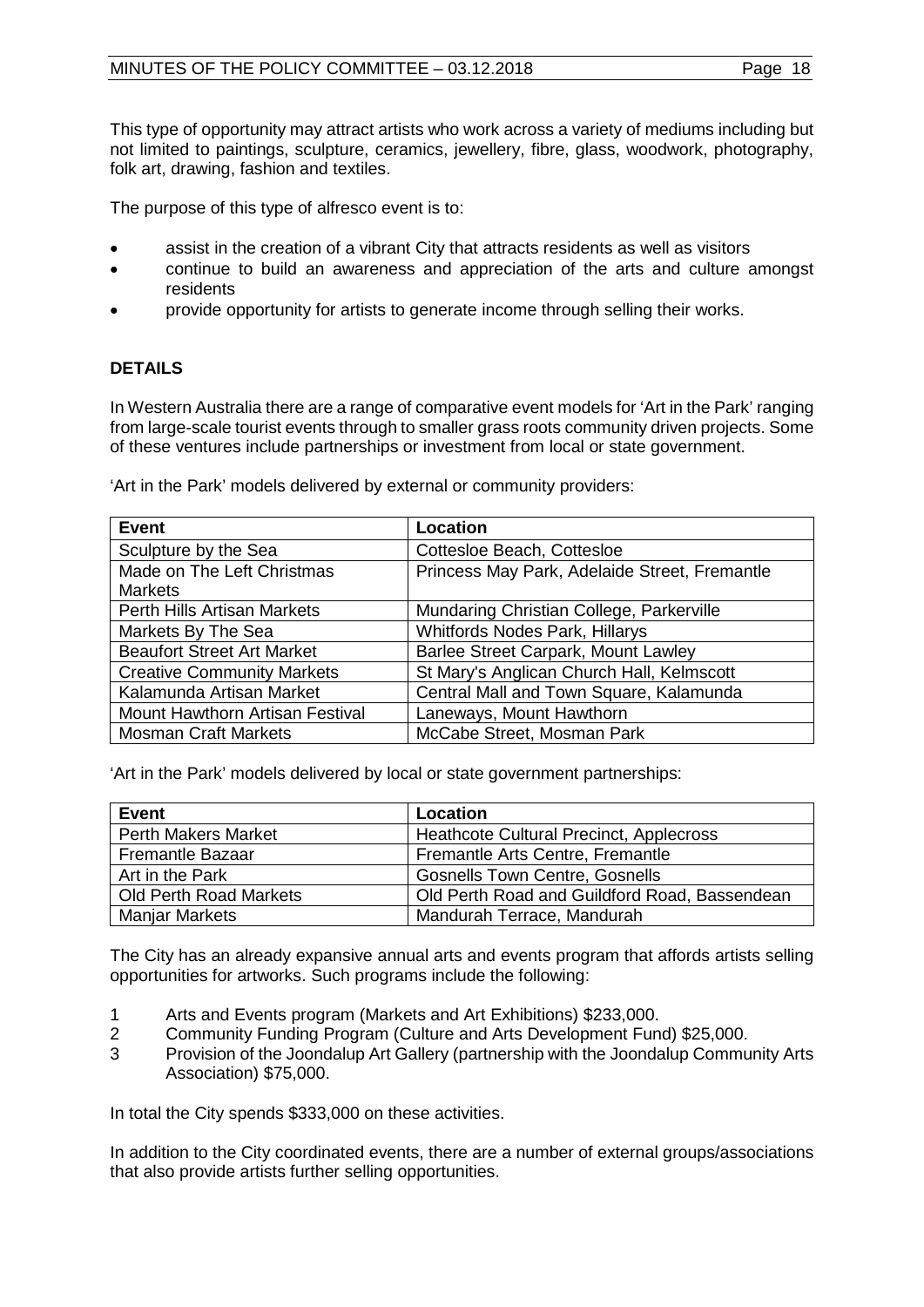# **1 Arts and Events program (Markets and Exhibitions)**

The City's annual arts and events contains five programs that facilitate opportunities for artists to sell their work at the events listed below.

| <b>Event</b>                                | <b>Location</b>                           | Month/                    | <b>Provision</b>                                                                                                                                    | <b>Participant</b>                     | Cost to the                                                          |
|---------------------------------------------|-------------------------------------------|---------------------------|-----------------------------------------------------------------------------------------------------------------------------------------------------|----------------------------------------|----------------------------------------------------------------------|
|                                             |                                           | <b>Recurrence</b>         |                                                                                                                                                     | fee                                    | City                                                                 |
| Community<br>Art<br>Exhibition              | Lakeside<br>Joondalup<br>Shopping<br>City | June x 1                  | Amateur<br>or<br>hobbyist artists<br>to exhibit and<br>sell their work.<br>Limit<br>of<br>one<br>piece of work.                                     | \$27                                   | \$57,000                                                             |
| Community<br>Invitation<br><b>Art Award</b> | Lakeside<br>Joondalup<br>Shopping<br>City | October x 1               | Professional<br>exhibit<br>artists<br>and sell their<br>work<br>by<br>invitation. Limit<br>of three pieces<br>of work.                              | \$0                                    | \$69,000                                                             |
| Spring<br><b>Markets</b>                    | Central Walk<br>(outdoors)                | September-<br>October x 4 | <b>Stallholders</b><br>sell<br>quality,<br>unique<br>merchandise.<br>No limitations.                                                                | \$49-\$60<br>entry fee<br>per market   | \$87,000                                                             |
| Twilight<br><b>Markets</b>                  | Central Walk<br>(outdoors)                | December x 4              | <b>Stallholders</b><br>sell<br>quality,<br>unique<br>pre-Christmas<br>gifts.<br><b>No</b><br>limitations.                                           | \$49-\$60<br>entry fee<br>per market   |                                                                      |
| Joondalup<br>Festival<br>(market<br>place)  | Central Walk<br>(outdoors)                | March x 1                 | <b>Stallholders</b><br>sell<br>quality,<br>unique<br>merchandise<br>during<br>the<br>Joondalup<br>Festival<br>weekend.<br><b>No</b><br>limitations. | \$147-\$294<br>entry fee<br>per market | \$20,000<br>(allocated in<br>the<br>Joondalup<br>Festival<br>budget) |

# **2 Community Funding Program (Culture and Arts Development Fund)**

Additional to the arts and events program the City delivers the Community Funding Program (Culture and Arts Development) that is available to community groups and not-for-profit visual arts associations operating within the City. A total pool of \$25,000 is divided across two funding rounds (March and October) in a financial year.

Visual arts associations eligible for Community Funding include (but are not exclusive to):

- Joondalup Community Arts Association
- Wanneroo Joondalup Art Society
- North Coast Art Club
- Pastel Society of WA
- Northern Exposure Photography Group.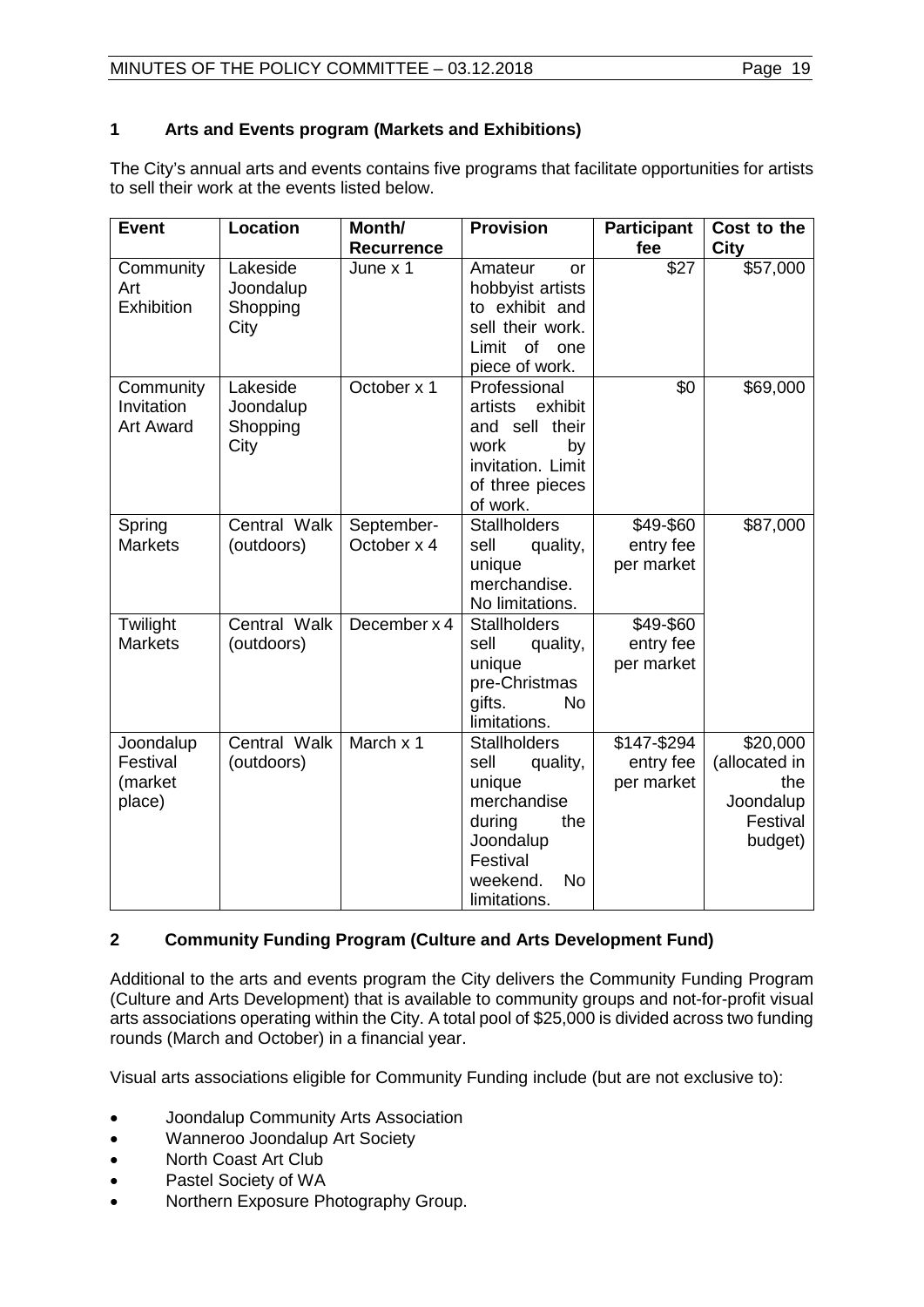# MINUTES OF THE POLICY COMMITTEE - 03.12.2018 Page 20

The funds priorities are to support events, projects or programs that:

- encourage new partnerships and collaborations with other cultural and arts groups or individuals
- provide access to arts and cultural activity within the City to groups not previously engaged
- demonstrate sustainable and/or long-term artistic and cultural benefit for the City
- support community involvement in the City's existing cultural program.

The key objectives of the fund are as follows:

- To increase the number and variety of arts and cultural activities available within the City of Joondalup.
- To positively contribute to the well-being of the artistic and cultural nature of the community.
- To support the development of arts and cultural groups within the City of Joondalup.
- To enhance the cultural fabric of the City of Joondalup.

Under these key objectives the proposed 'Art in the Park' event would qualify for funding should a local community group apply to deliver this event.

### **3 Provision of Joondalup Art Gallery (partnership with the Joondalup Community Arts Association)**

The Joondalup Community Arts Association (JCAA) is a local visual arts association, formed in October 2003 with a seven-member volunteer board. In 2004, the JCAA with support from the City, opened the blend(er) Gallery (re-named Joondalup Art Gallery in July 2014) at 4/48 Central Walk. The gallery's role is to exhibit artwork, conduct workshops, provide a focal point for the enhancement of the local visual arts scene and provide a cultural focus for the City Centre. The City leases the space from a private owner at an annual cost of \$75,000 and the gallery is sub-leased to the JCAA. There is a Memorandum of Understanding that outlines the partnership between the City of Joondalup and the JCAA.

The Joondalup Art Gallery's objectives include presenting museum and commercial exhibitions, promoting selling opportunities for local artists and provision of a workshop space for learning and skill-based development for the local arts community. The City currently provides important support to the JCAA through the provision of a lease and the "Art in the Park" concept could be explored as a program for the Joondalup Art Gallery to deliver as a community-led initiative.

The objectives of the Joondalup Community Arts Association (JCAA) are as follows:

- Provide arts leadership, advocacy and support for individuals and organisations.
- Remain a viable creative centre that contributes to a vibrant and enriched cultural experience within the Joondalup Community and outlying areas.
- Nurture involvement and participation from all sectors of the community and provide a focus for arts and cultural development.
- Engage participants, spectators and creators in transformative arts experiences.
- Stimulate increased creativity, imagination, skills and knowledge.
- Strive for national and international recognition of best practice community arts and excellence in the visual arts.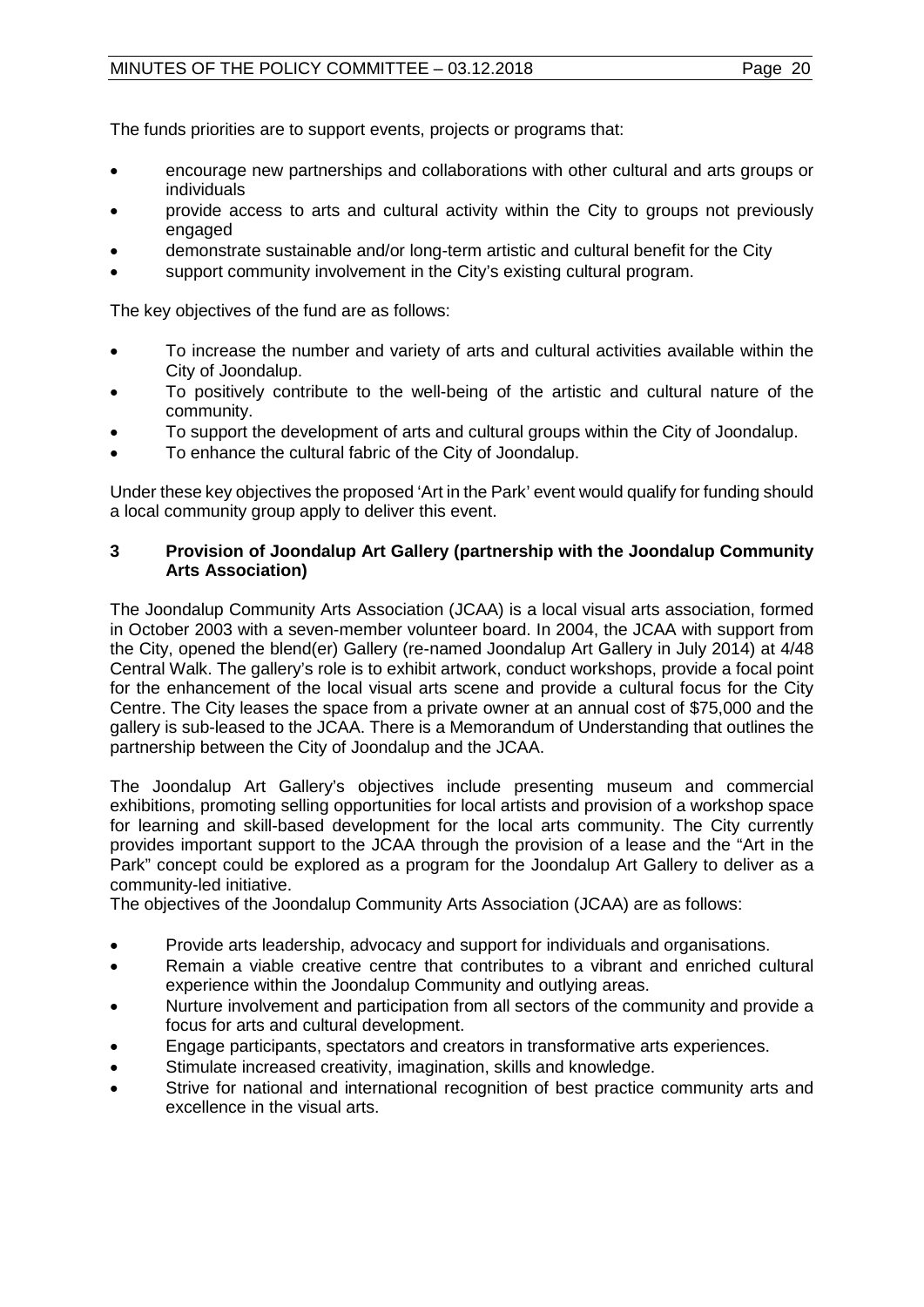# MINUTES OF THE POLICY COMMITTEE - 03.12.2018 Page 21

The deliverables of the Joondalup Community Arts Association (JCAA) are as follows:

- Provide exhibition space for solo, group and collaborative exhibitions to different sectors of our community to include CoJ, JCAA members, professional artists, community artists, schools and other interested parties within the community (JCAA will schedule minimum 40 weeks of exhibits per year.)
- Develop partnerships and collaborations with other organisations that will broaden networking and lead to increased activity and interest in the JCAA and JAG.
- Source outside funding such as grants and sponsorships to sustain viability and diversity of exhibitions. Additional income is generated through membership fees, gallery and workshop hire costs, concessions on sales and donations.
- Encourage ongoing activities in the workshop space to include painting, drawing, children's classes and workshops, demonstrations and discussion on different topics and areas of interest.

# **'Art in the Park' models**

For consideration on how other local governments successfully support such initiatives, two delivery models of 'Art in the Park' concepts are explored below at the City of Melville and the City of Gosnells.

#### Perth Makers Market, Heathcote (City of Melville)

The City of Melville hosts six events per year at the Heathcote Cultural Precinct. The City works in an in-kind partnership with an external commercial contractor by allowing access to a venue/outdoor site and office space for a reduced fee and other support such as marketing, parking, toilets facilities and dedicated staff member support. The external contractor is responsible for procuring artists as stallholders. The operator charges each stallholder a fee and coordinates the event with the intention of profiting from the outcome. Called 'Perth Makers Market', there are requirements that the stalls feature locally-made quality art and craft products.

Now in its third year, Perth Makers Market is attracting 80-150 stallholders and regular crowds of hundreds of visitors, with the external contractor making an ongoing profit. The City has made a long-term commitment to continuing its subsidy of the event. The external contractor is expanding this business model into other venues.

| <b>Expenses</b>                                          | <b>Exclusive of GST</b> |
|----------------------------------------------------------|-------------------------|
| Salaries and wages (staffing) – event held six times per | \$10,000                |
| year                                                     |                         |
| In-kind subsidy                                          |                         |
| <b>Office Space</b>                                      | \$1,000                 |
| Carpark maintenance                                      | \$15,000                |
| Cleaning                                                 | \$7,000                 |
| <b>TOTAL</b>                                             | \$33,000                |

#### Art in the Park, Gosnells (City of Gosnells)

In October 2018, the City of Gosnells ran 'Art in the Park' as a new initiative. The City invited art associations to participate and provided all infrastructure, marketing and associated costs. Local art groups included painters, wood turners, potters and crafts such as crochet, macramé and knitting. Participants were encouraged to sell their wares and demonstrate their skills to the community.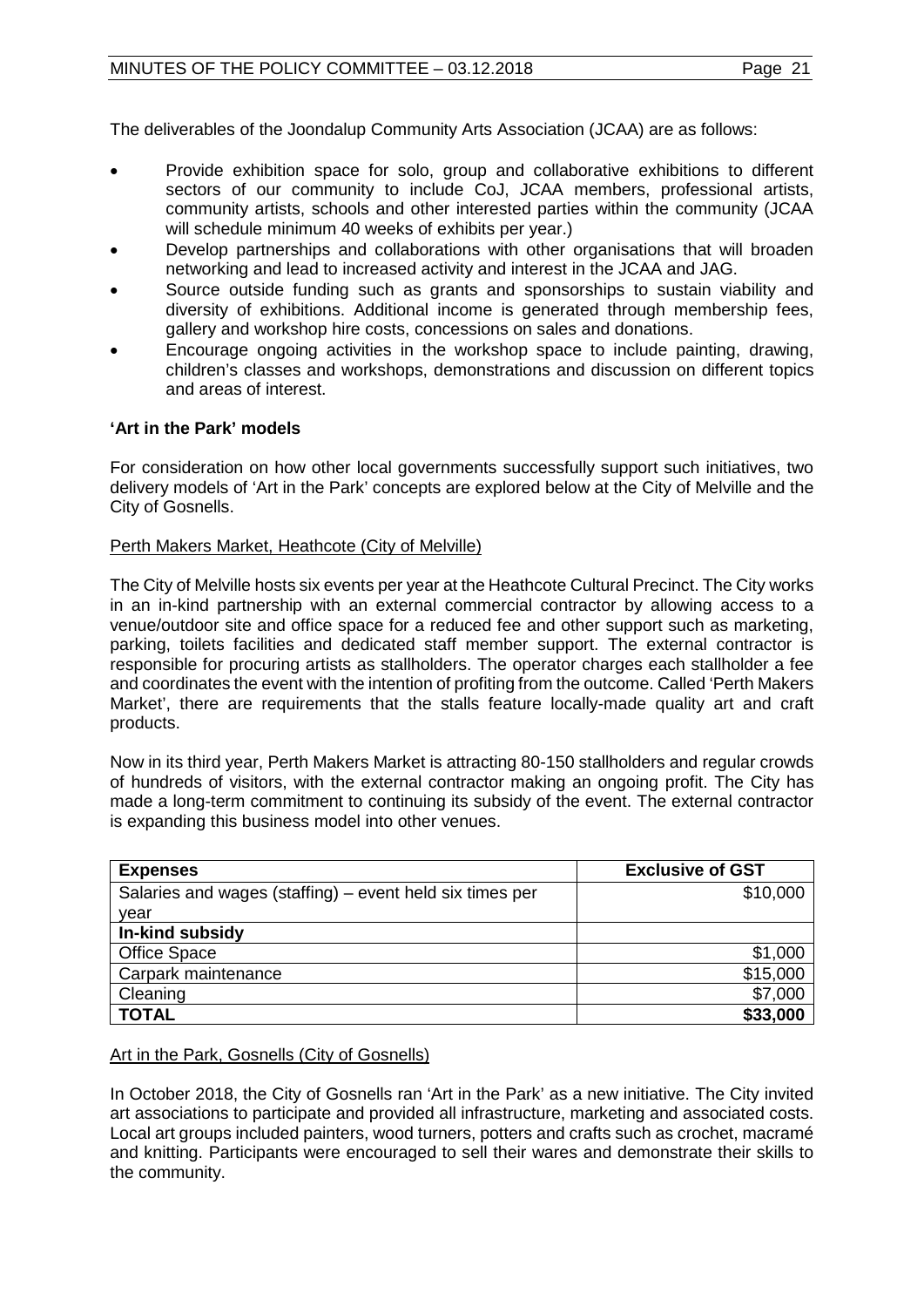A City officer dedicated to the event was a liaison for the arts associations. There were eleven stalls hosted in the intimate, shaded courtyard site and attracted a small crowd. The annual event was not designed to be self-sustaining.

| <b>Expenses</b>                      | <b>Exclusive of GST</b> |
|--------------------------------------|-------------------------|
| Advertising                          | \$3,000                 |
| <b>External Contractors</b>          | \$1,500                 |
| Photography/Videography/Social Media | \$2,100                 |
| In-kind subsidy                      |                         |
| Salaries and wages (staffing)        | \$3,400                 |
| <b>TOTAL</b>                         | \$10,000                |

For comparative purposes of a one-off event facilitated by the City of Joondalup (including the hire of marquees), the costing below is from one of the City's Twilight and Spring Markets.

| <b>Expenses</b>                           | <b>Exclusive of GST</b> |
|-------------------------------------------|-------------------------|
| Advertising                               | \$3,000                 |
| Hire of equipment                         | \$7,000                 |
| <b>External Contractors</b>               | \$1,500                 |
| Photography/Videography/Social Media      | \$1,000                 |
| In-kind subsidy                           |                         |
| Salaries and wages (staffing) – one event | \$1,500                 |
| <b>TOTAL</b>                              | \$14,000                |

# **Issues and options considered**

There are three issues in relation to the delivery of the 'Art in the Park' concept:

#### Issue 1

The success of the Heathcote 'Art in the Park' model is in part due to its recurring nature during the months of warmer weather as an ongoing event. Patrons know that the art-driven events are well organised, advertised and seek them out. Hosting this concept as a one-off event would not have the ongoing credibility or reliability with the public. However, there are challenges with external event contractors wishing to utilise City reserves for recurring events that include planning approvals and concerns about the impact on bushland and grassed areas.

Were the City interested in endorsing the Heathcote 'Art in the Park' model a clear long-term commitment by Council (such as a five year Memorandum of Understanding) would be required to ensure a suitable contractor is found and thus allow the shaping of the fees and charges subsidy in the budget pack. It would also allow for long term planning and be a more appealing commercial proposal for an external contractor.

#### Issue 2

Staffing of both comparative models involves a considerable contribution from City staff from different business units including marketing, parks, rangers, asset management and cultural services.

#### Issue 3

There is no budget for this event.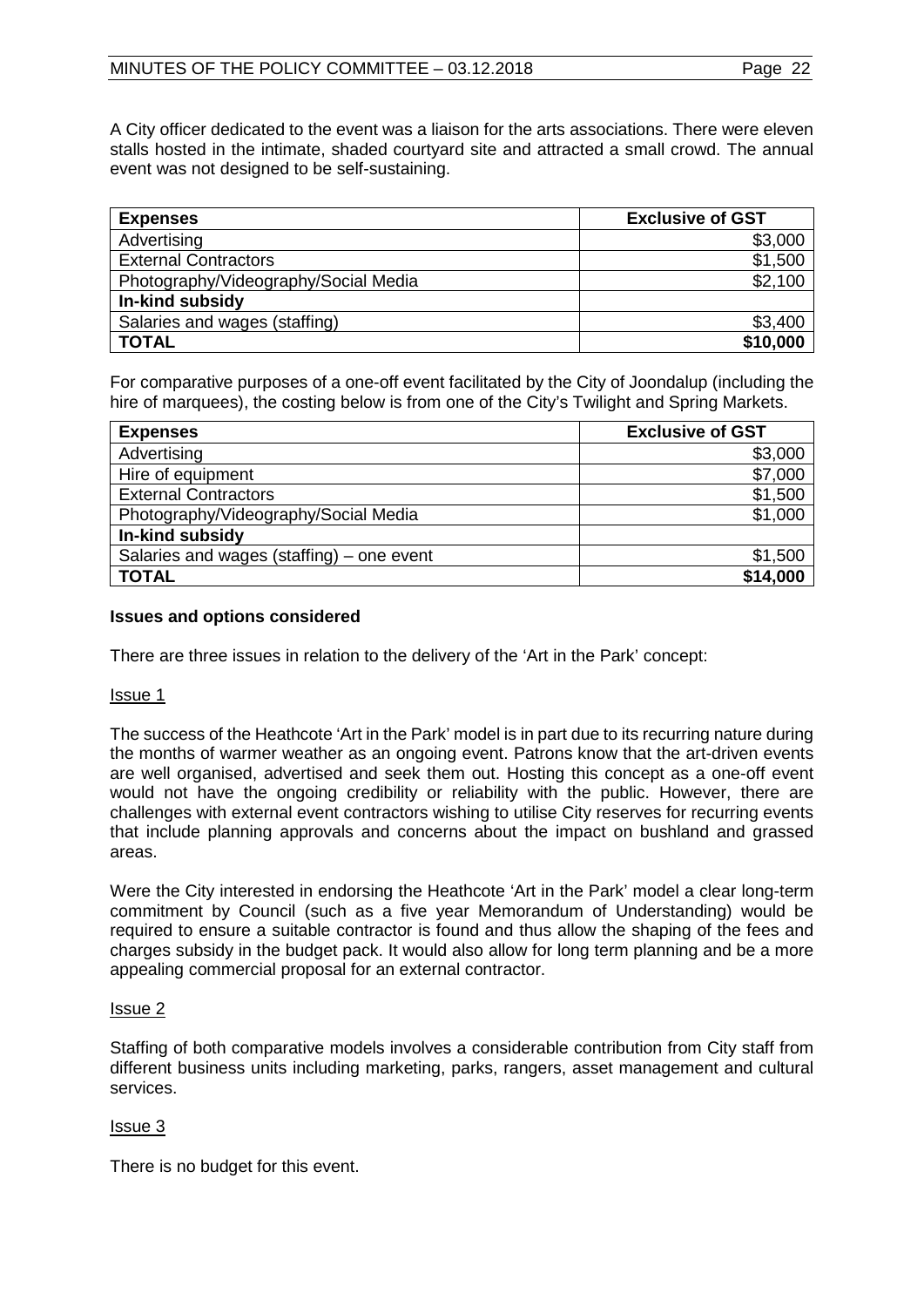In response to the identified issues, there are five options in relation to the delivery of the 'Art in the Park' concept.

#### Option 1 - External Contractor

The City seek an external contractor and a suitable site to develop the 'Art in the Park' concept as a commercial proposition and provide a new budget in 2019-20 to establish a new event called 'Art in the Park' at an operational cost of \$10,000.

#### Option 2 - Community-based Group Initiative

The City encourages local community arts associations to apply for Community Funding (Culture and Arts Development) to run the 'Art in the Park' concept event as a grass roots community initiative. This option would be funded through community funding as a small grant to local community groups at a grant cost of \$1,000-\$5,000.

#### Option 3 - City run event

The City establishes an 'Art in the Park' concept as a grass roots approach similar to the City of Gosnells model that includes the provision for marquee hire and provides a new budget in 2019-20. It would be managed and coordinated by existing City resources and indicative operational costs would be based on the comparative delivery model of the City of Joondalup's Twilight and Spring Markets of \$14,000 for one market.

#### Option 4 - Continue current service levels with no 'Art in the Park'

The City continue with current service provision of the Community Art Exhibition, Community Invitation Art Award, Spring Markets, Twilight Markets and the Joondalup Festival and investigate new ways to encourage local artists to participate in these events.

#### Option 5 – Reduce current programming

The City could introduce an 'Art in the Park' event by reducing its current program. To do this a more detailed review would need to be undertaken.

# **Legislation / Strategic Community Plan / policy implications**

**Legislation** Not applicable.

**Strategic Community Plan**

**Key theme Community Wellbeing.** 

**Objective** Cultural development.

- **Strategic initiative •** Invest in publicly accessible visual art that will present a culturally-enriched environment.
	- Actively engage event promoters to host iconic, cultural and sporting events within the City.
	- Promote local opportunities for arts development.

**Policy** *Visual Arts Policy*.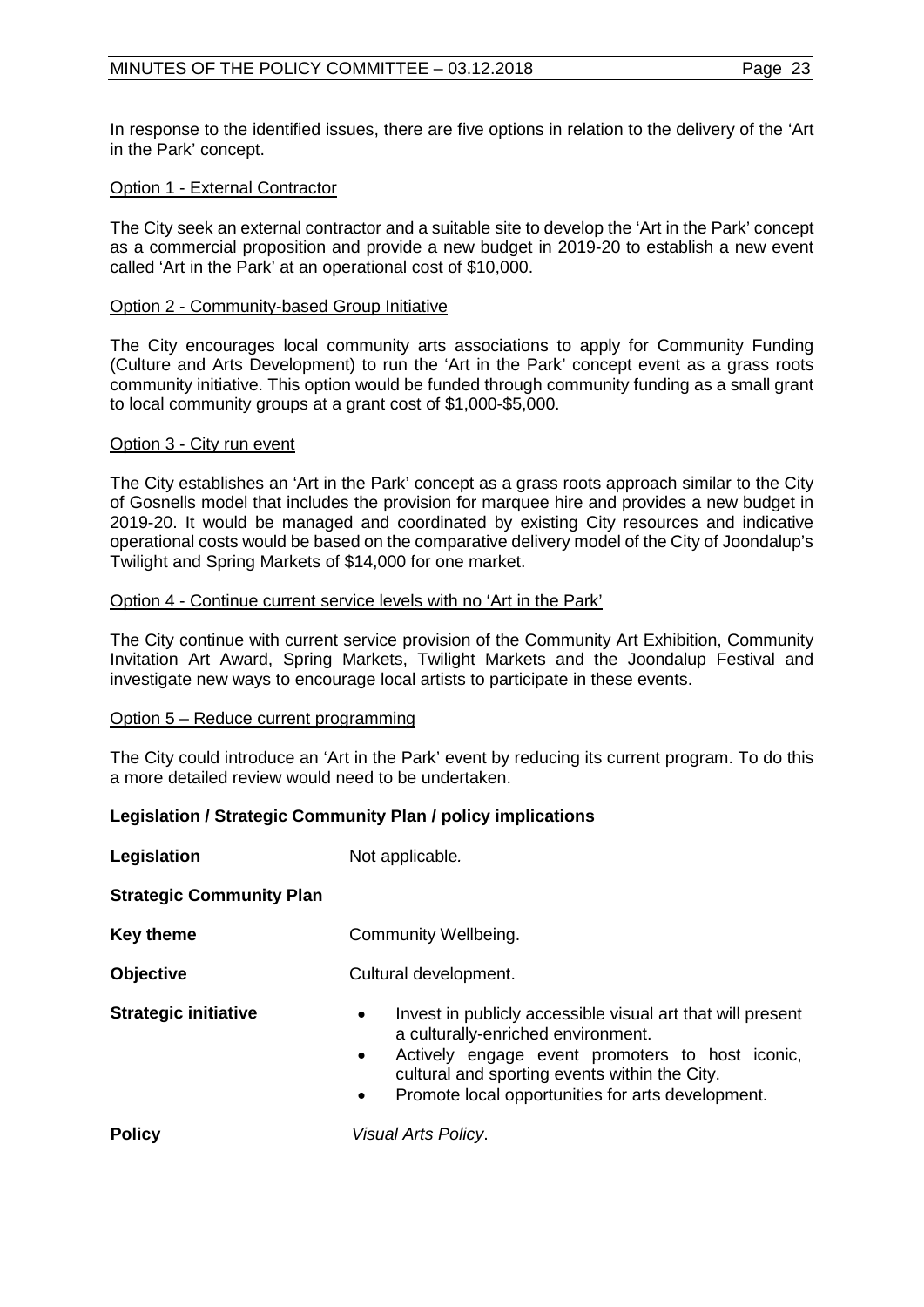#### **Risk management considerations**

Failure of the event poses a reputational risk.

**20 Year Strategic Financial**  The City has a sizeable operating deficit (\$6.1 million **Plan impact**  projected for 2018-19) but is forecasting to improve operating results in the next few years and steadily move to surplus. However, the improvement is predicated on some critical assumptions which may or may not come to pass. If there are any new projects which increase the operating expenditure, without reducing existing operating expenditure, this hinders the City's ability to address the operating deficit.

> The City already spends \$333,000 per year on various activities which provide opportunities for artists, and this expenditure is a part of the City's operating deficit. If the City were to increase the expenditure of these activities by introducing an Art in the Park project, without reducing existing expenditure, it could increase the expenditure by up to \$10,000, so the total expenditure of all these activities would be \$343,000 per year. If an Art in the Park activity proceeded as an annual event it would be worthwhile only doing so within existing expenditure.

All amounts quoted in this report are exclusive of GST.

#### **Sustainability implications**

#### Economic

It may be considered an economic risk, should the event fail with low attendance or poor uptake from local artists for participation. The City has a 'Connecting Creatives' survey in process which may provide clearer feedback as to the need for this event. Any damage to City infrastructure and reserves may be an economic risk.

#### **Environmental**

The City would need to put regulatory approvals in place to ensure the event adheres to City standards such as Risk Management Plan, Occupational Health and Safety Standards, preservation and booking of reserves.

#### Social

By delivering an 'Art in the Park' event there may be significant social and economic benefits to the community's participation in the arts through the following social outcomes:

- An increase in the number and variety of arts and cultural activities available within the City.
- To positively contribute to the well-being of the artistic and cultural nature of the community.
- To support the development of arts and cultural groups and individual artists within the City and provide a self-sustaining model for artists to make an income through recurring markets.
- Increase visitation and engagement with local business and practicing artists.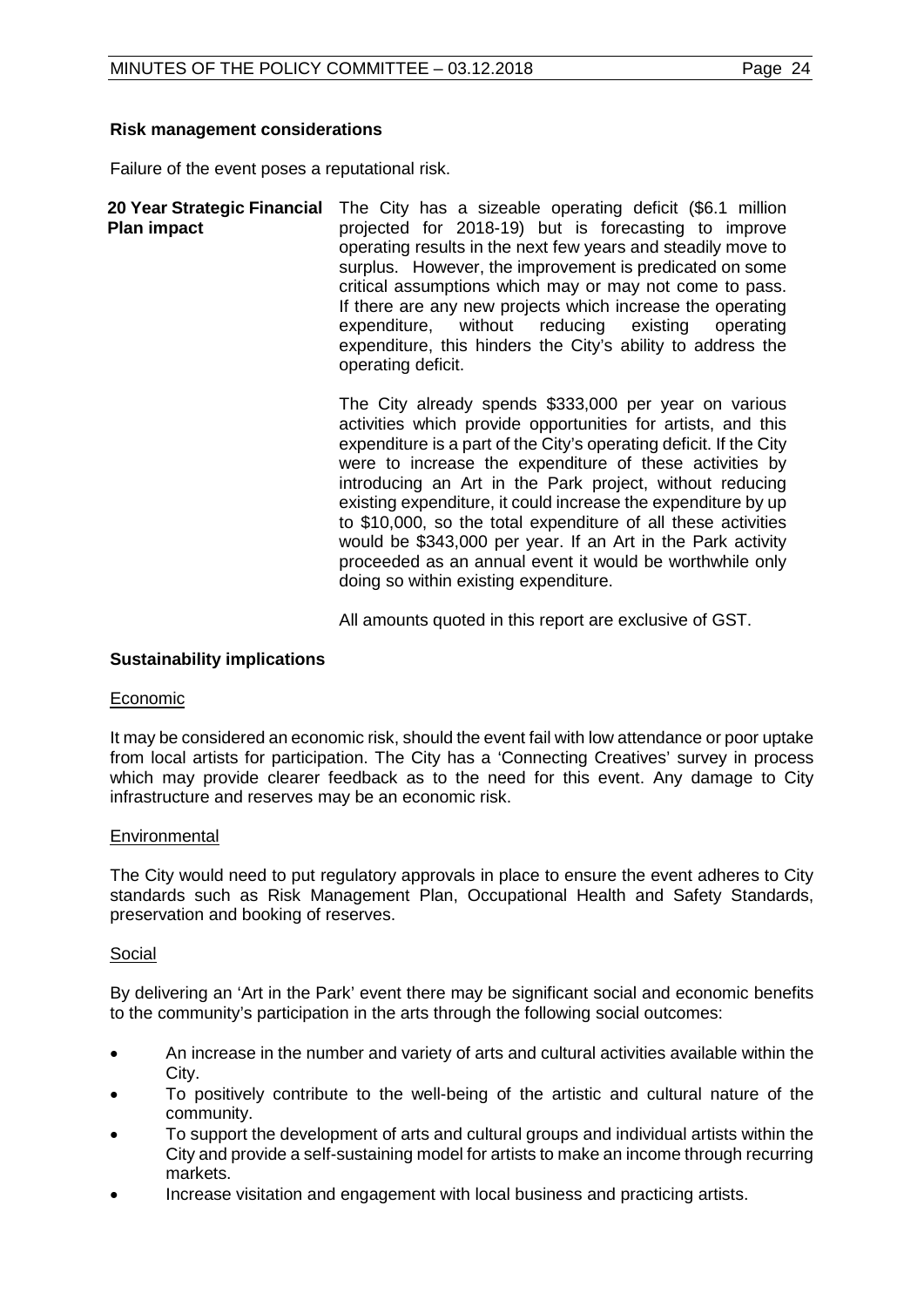### **COMMENT**

The 'Art in the Park' model can be presented in numerous formats. There are examples that have failed or are not self-sustaining. The most successful commercial model is operated as a recurring (rather than a one-off annual) event.

The City of Joondalup has ample parks and reserves which may support a one-off event however adopting a recurring model in one specific park presents logistical challenges and requires a clear long-term commitment and regulatory approvals to ensure ease of trade.

The City funds the lease of the Joondalup Art Gallery to the Joondalup Community Art Association for this group to offer artists opportunity to sell art in a gallery setting. During the recent Kaleidoscope Festival, the Joondalup Community Art Association volunteers extended their opening hours and reported approximately seven hundred visitors each day and made eleven sales over the three-day period. For this reason, local artists are encouraged to apply for marketplace stalls and participate in the existing annual City events.

The City of Joondalup supports local arts associations through the provision of the Culture and Arts Development Fund. None of the visual arts associations have applied for funding against the 'Art in the Park' concept. The audit results from the current 'Connecting Creatives' survey may prove this concept is supported and this will be reviewed by Cultural Services in 2019.

In addition, the City provides financial support for the lease of the Joondalup Art Gallery located on Central Walk which provides the Joondalup Community Arts Association with a venue for local artists to exhibit and sell work. It is recommended the City does not progress the 'Art in the Park' concept because there are existing opportunities for local artists to sell work at City events or apply for funding to support such community-driven initiatives.

# **VOTING REQUIREMENTS**

Simple Majority.

# **OFFICER'S RECOMMENDATION**

That Council:

- 1 DOES NOT PROGRESS the 'Art in the Park' concept as a new event because there are opportunities for local artists to sell work at existing City events;
- 2 REQUESTS the Chief Executive Officer to encourage local artists and arts associations to consider applying for Community Funding to realise an 'Art in the Park' event.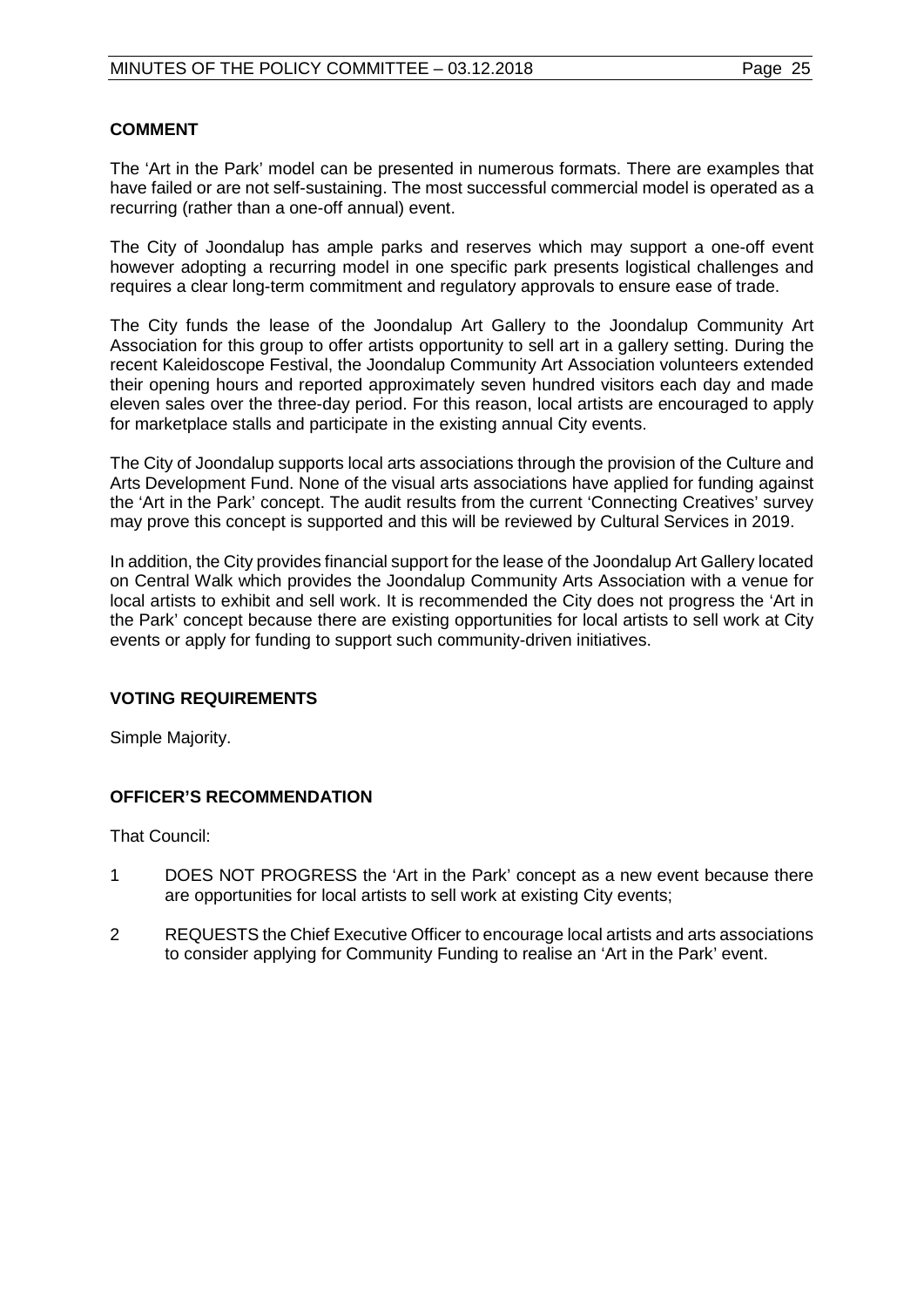### **MOVED Mayor Jacob, SECONDED Cr Poliwka that Council:**

- **1 DOES NOT PROGRESS the 'Art in the Park' concept as a new event because there are opportunities for local artists to sell work at existing City events;**
- **2 REQUESTS the Chief Executive Officer to encourage local artists, arts associations and other local associations more generally to consider applying for Community Funding to realise an 'Art in the Park' event.**

#### **The Motion was Put and CARRIED (5/0)**

**In favour of the Motion:** Cr Jones, Mayor Jacob, Crs Chester, Hollywood and Poliwka.